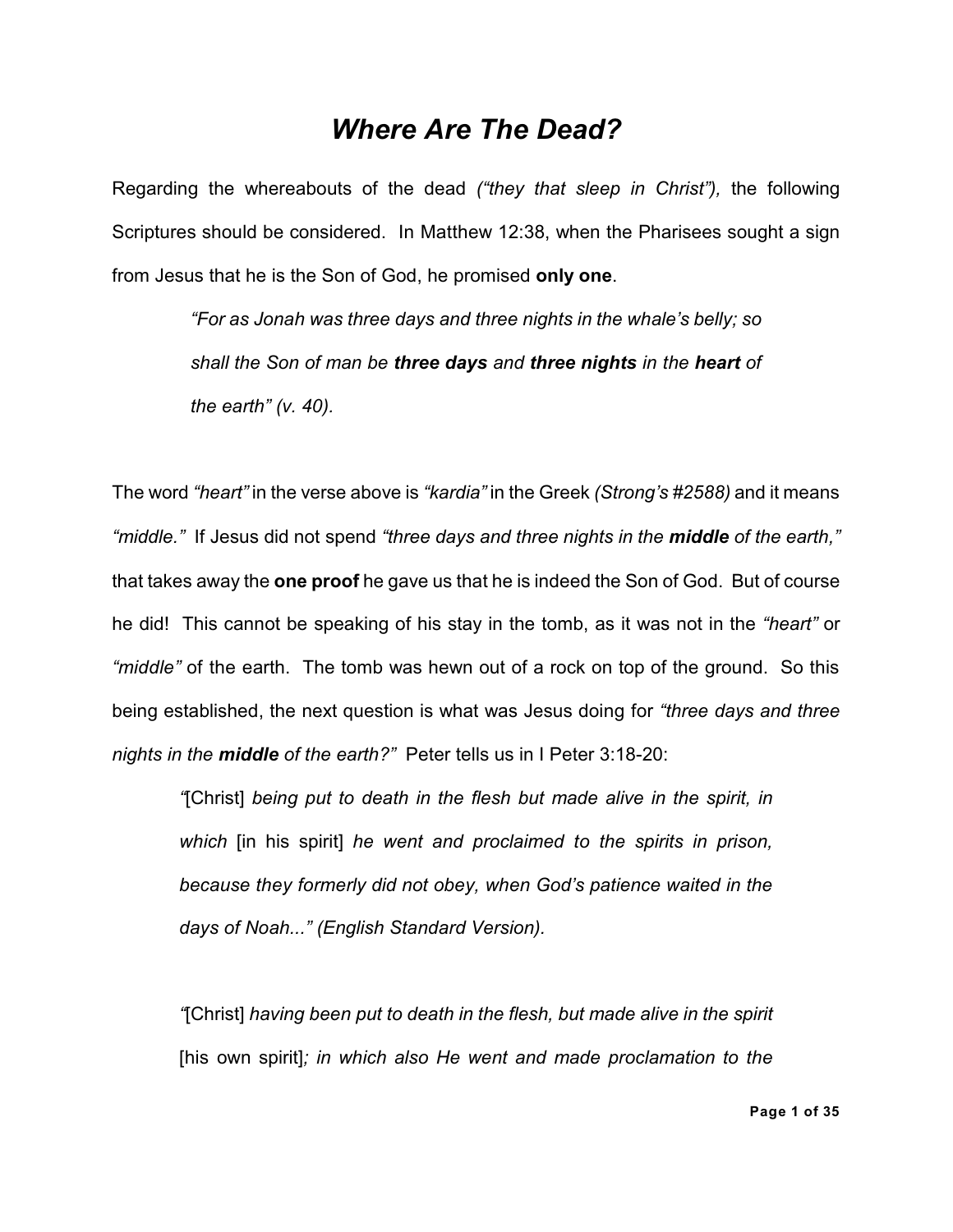*spirits in prison, who once were disobedient, when the patience of God kept waiting in the days of Noah..." (I Peter 3:18-20 NASB).*

*"His body was put to death, but he was brought to life through* [in?] *his spirit. In it* [his spirit] *he also went to proclaim his victory to the spirits kept in prison" (God's Word Translation).*

What did Jesus proclaim when *"he went and preached unto the spirits in prison" (I Peter 3:19)?* Peter tells us that also:

*"For this cause was the gospel preached also to them that are dead..." (I Peter 4:6).*

The word *"gospel"* in the verse above is *"euaggelizo"* in the Greek *(Strong's #2097)* and it means, *"to announce good news." The Interlinear Bible - Hebrew - Greek - English* (Green), has I Peter 4:6 as:

*"For indeed to dead ones was the gospel preached that they might be judged indeed according to men in flesh; but might live according to God in Spirit."* Note: Since there was no higher-lower case in the Greek, the last *"Spirit"* should read *"spirit."* In fact the KJV has it, *"but live according to God in the spirit."*

And Paul believed exactly as Peter did. He says in Ephesians 4:8: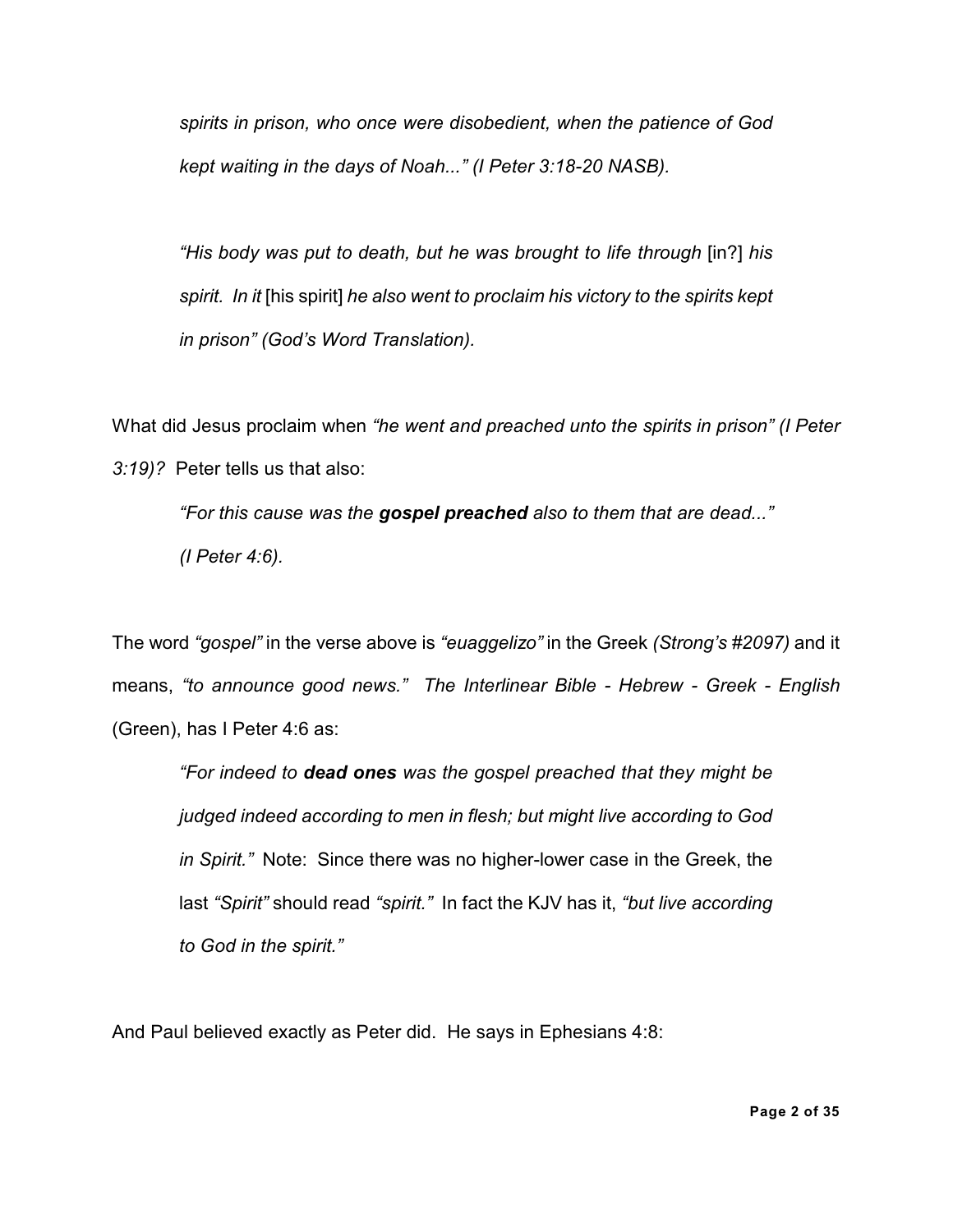*"Wherefore he saith, When he* [Jesus] *ascended up on high, he led captivity captive, and gave gifts unto men."*

Regarding *"captivity captive"* the text *notes* say, *"a multitude of captives."* That agrees with the **text** of the *New International Version*:

*"When he ascended on high, he led captives in his train and gave gifts to men" (Eph. 4:8 NIV).*

The *New Living Translation* renders this verse as:

*"When he ascended to the heights* [heaven], *he led a crowd of captives and gave gifts to his people" (Eph. 4:8 NLT).*

The *Good News Bible* says:

*"When he went up to the very heights, he took many captives with him; he gave gifts to mankind" (Eph. 4:8 Good News Bible).*

The *English Standard Version* says:

*"When he ascended on high he led a host of captives, and he gave gifts to men" (Eph. 4:8 ESV).*

And finally, Nelson's *New Century Version* says:

*"When he went up to the heights, he led a parade of captives, and he*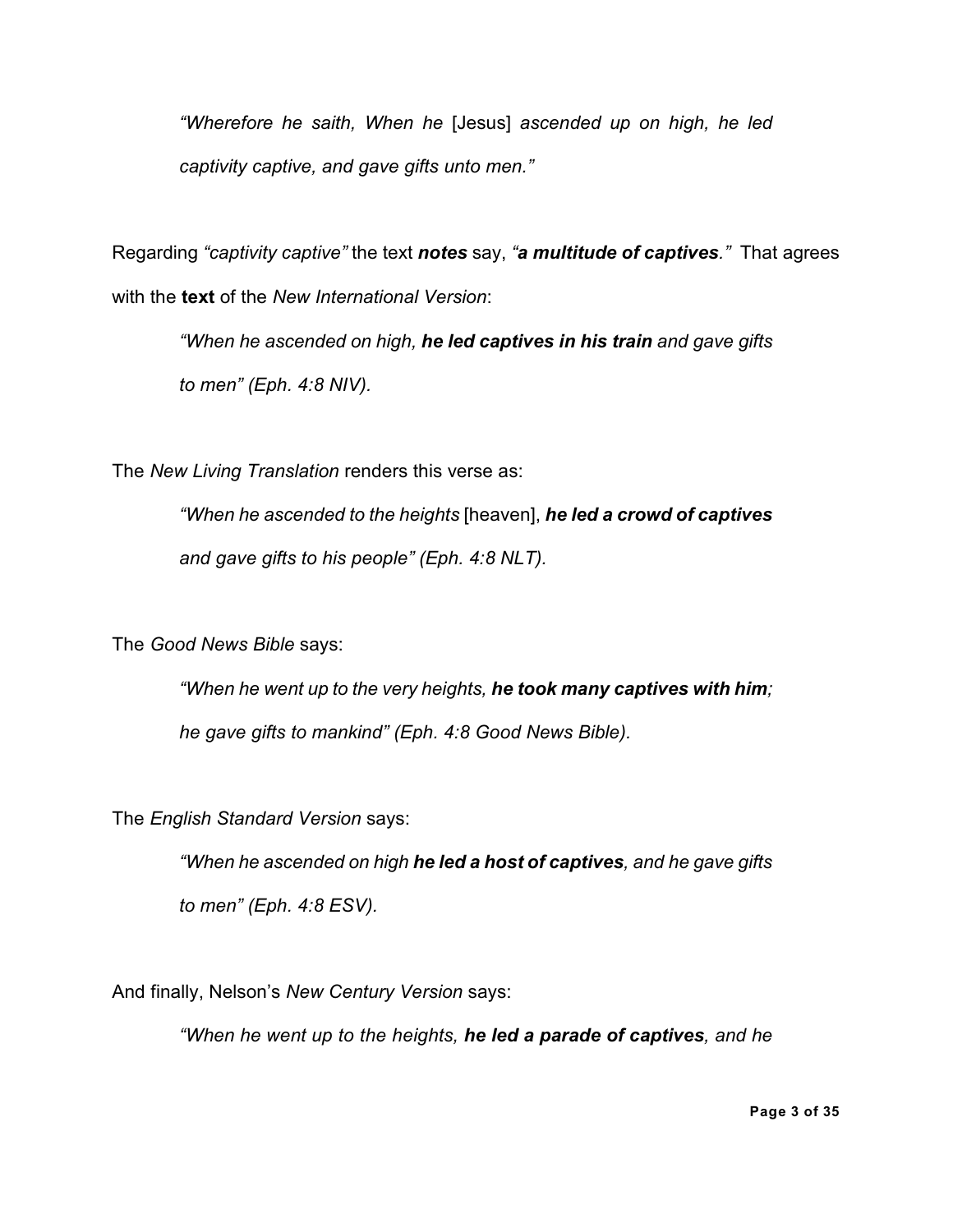*gave gifts to people" (Eph. 4:8 NCV).*

That fact being firmly established, the next question is, where did Jesus encounter or liberate the *"train"* or *"multitude"* of captives that he took with him when he ascended to heaven? Paul answers that question for us in the very next verse.

*"Now that he ascended, what is it but that he also descended first into the lower parts* [Jesus said *"middle"*] *of the earth" (Eph. 4:9 KJV).*

The *Holman Christian Standard Bible* says:

*"...He descended to the lower parts of the earth" (Eph. 4:9 Holman CSB).*

The *Good News Bible* says:

*"...down to the lowest depths of the earth" (Eph. 4:8 Good News Bible).*

The *New American Standard Bible* and the *English Standard Version* say:

*"...He had also descended into the lower parts of the earth" (NASB - ESV).*

*God's Word Translation* says of Ephesians 4:9:

*"...he also had gone down to the lowest parts of the earth" (God's Word Translation).*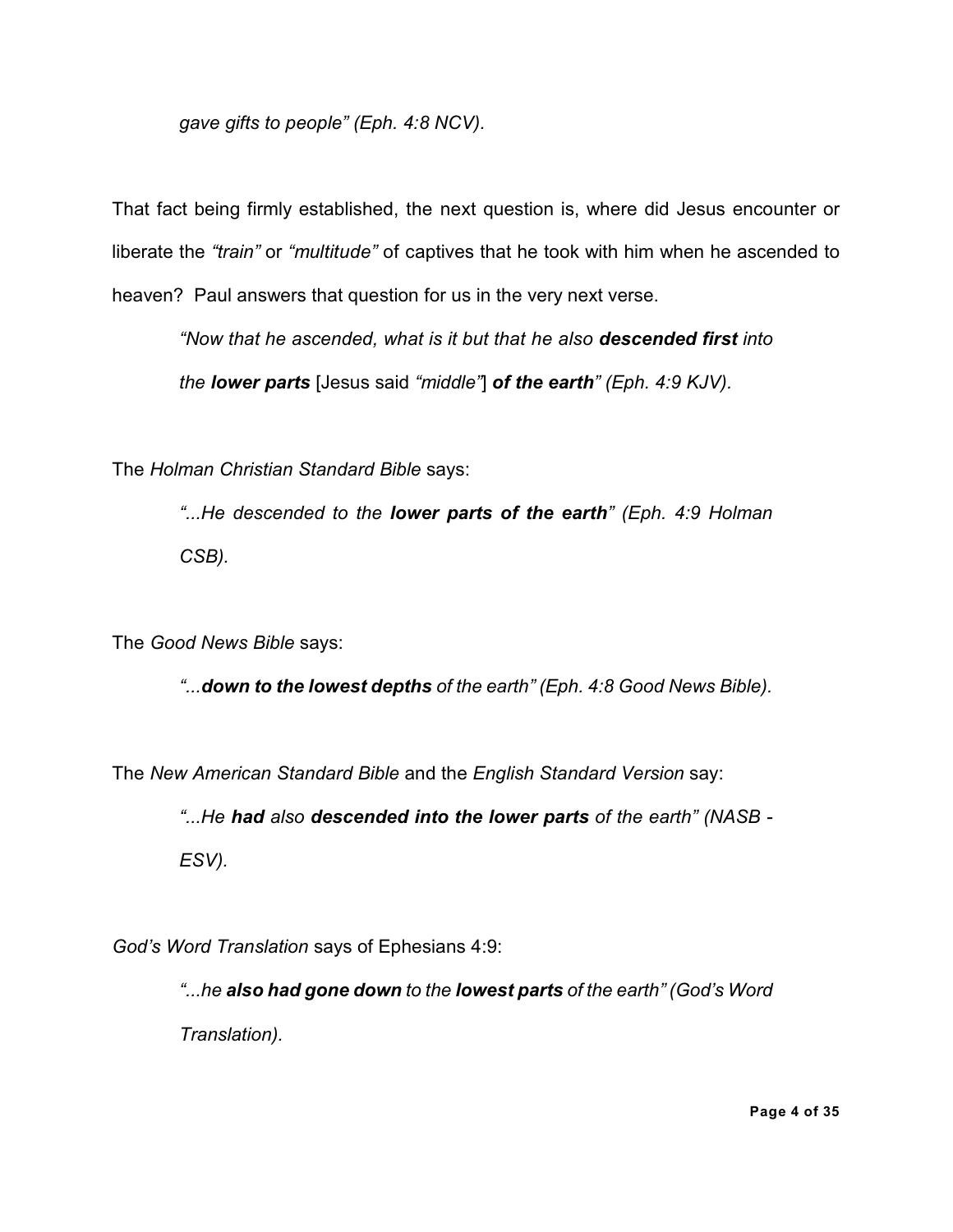Does this *"lowest parts of the earth"* to which Jesus descended to retrieve captives, have a name? We look again to the apostle Peter for the answer. In Acts chapter two, in his great sermon to the multitude at Pentecost, Peter called King David a *"prophet,"* and quoted a prophecy of David from the Psalm, thus:

*"Therefore did my heart rejoice, and my tongue was glad; moreover also my flesh shall rest in hope: Because thou* [God] *wilt not leave my soul in hell, neither wilt thou suffer thine Holy One to see corruption" (Acts 2:26-27).*

Then Peter says of this prophecy by David:

*"He, seeing this before, spoke of the resurrection of Christ, that his soul was not left in hell, neither his flesh did see corruption" (Acts 2:31).*

Could anything be more clear to those who sincerely desire the truth? Peter is speaking of **two distinct parts** of the man Christ Jesus, *"his soul"* and *"his flesh."* He assures us that *"his soul was not left in hell," and "his flesh did not see corruption"* in the grave! The word *"hell"* in the verse above is *"hades"* in the Greek, and it is the same word Jesus used in Luke 16:23:

*"And in hell he lifted up his eyes, being in torments... ."* Note: This could not possibly have been in a grave!

To those who honestly desire the truth, please notice that there is nothing in Jesus' story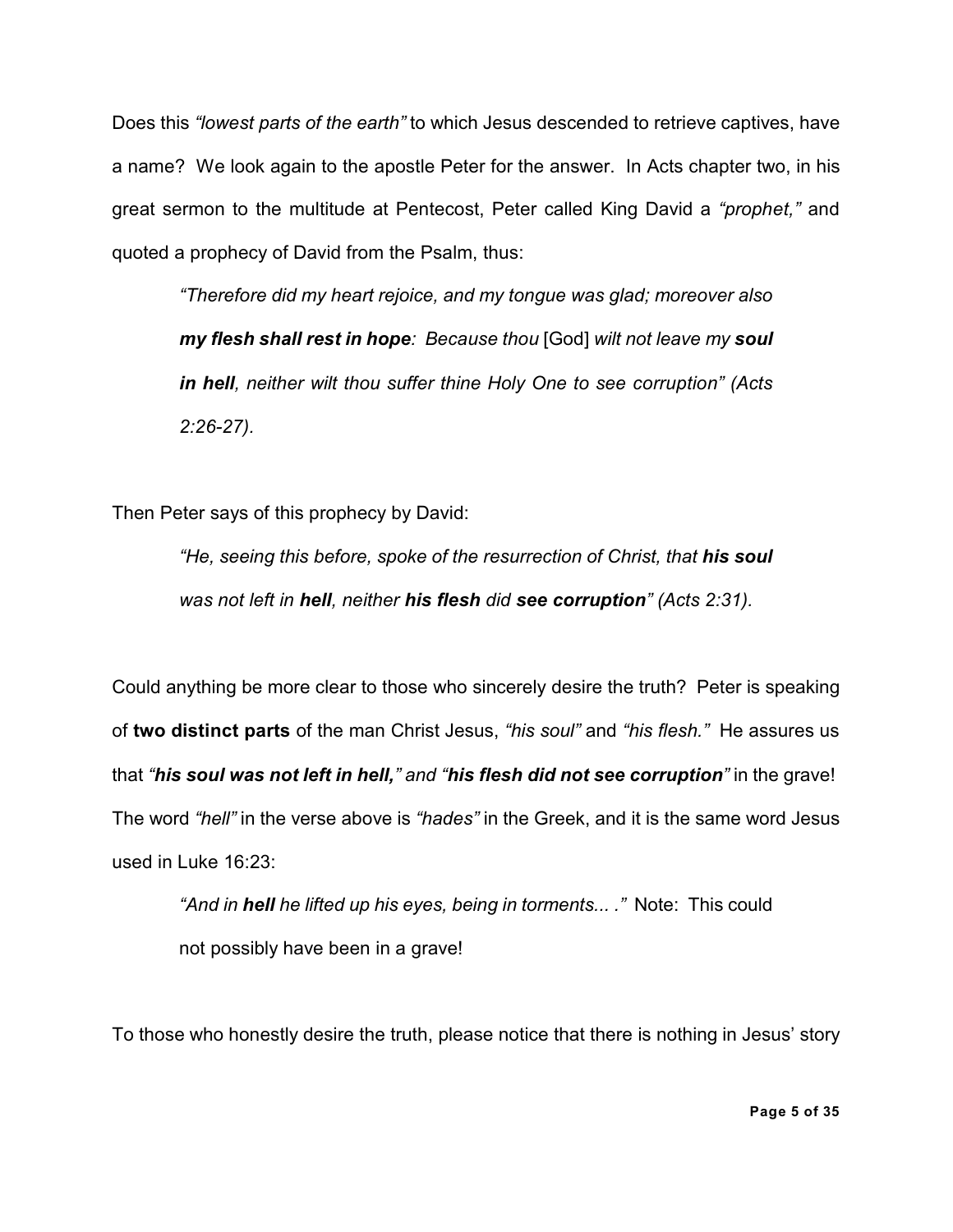of the rich man and Lazarus to indicate that this is a parable, or anything else but a true glimpse, given to us by the one person who knew for sure, of the world beyond, the abode of dead souls. Since Jesus said, *"There was a certain rich man,"* and *"there was a certain beggar,"* you had better believe *"there was!"* There are several things that tell us for sure that the story of the rich man and Lazarus is not a parable.

• Jesus never once used *proper names* in his *parables*! In this true story he does. *"And there was a certain beggar named Lazarus..." (Luke 16:20).*

*"Lazarus"* four times.

*"...and seeth Abraham afar off" (v. 23).*

*"But Abraham said, Son remember..." (v. 25).*

*"Abraham saith unto him..." (v. 29).*

*"They have Moses and the prophets..." (v. 29)*

• Parables were always identified as such so there could be no doubt.

*"And he spoke many things unto them in parables, saying, Behold a sower went forth to sow" (Matt. 13:3).*

*"Hear ye therefore the parable of the sower" (v. 18).*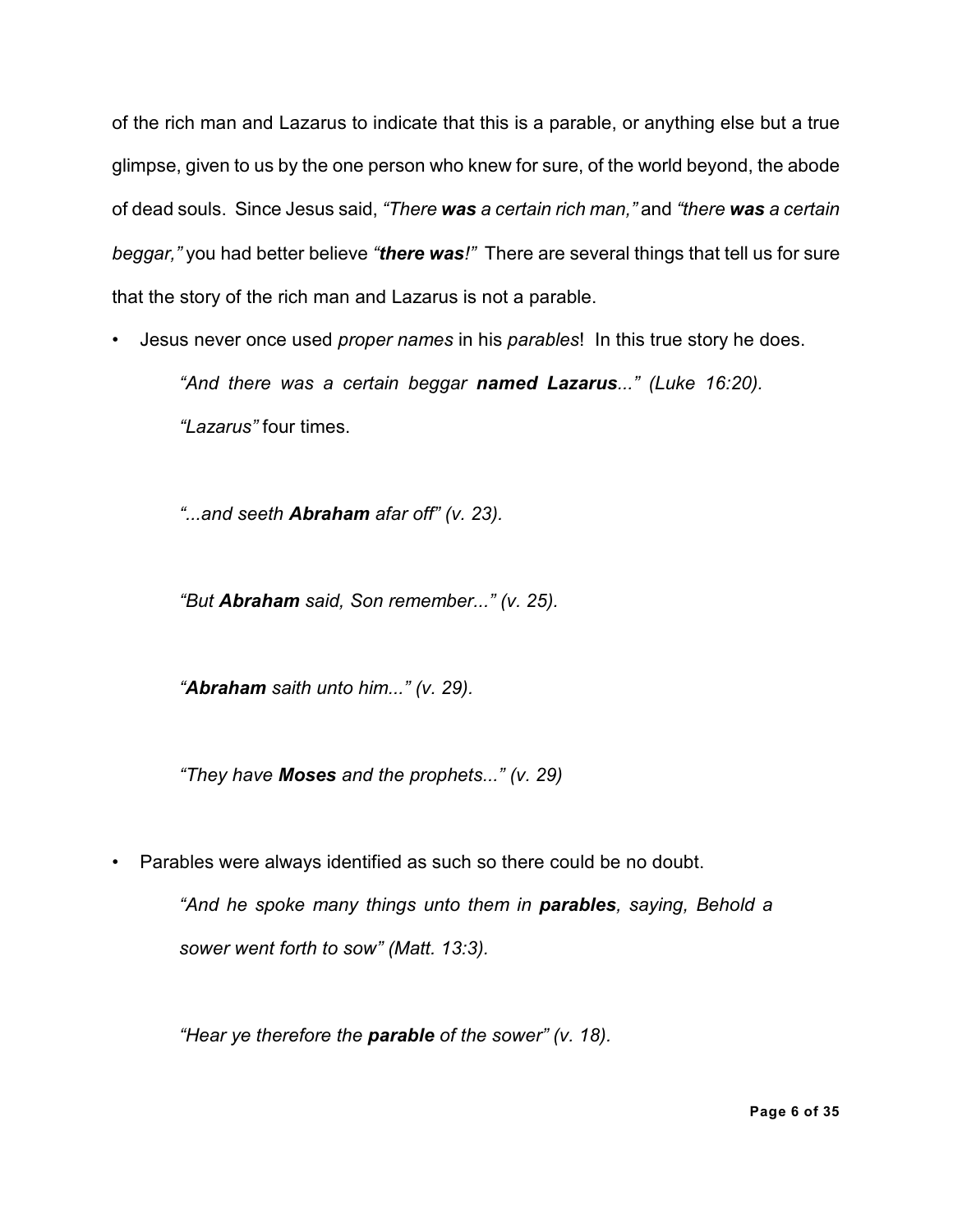*"Another parable put he forth unto them saying, The kingdom of heaven is likened unto..." (v. 24).*

*"Another parable put he forth unto them saying, The kingdom of heaven is like to a grain...(v. 31).*

*"Another parable spoke he unto them; The kingdom of heaven is like unto leaven..." (v. 33)*

*"All these things spoke Jesus unto the multitude in parables" (v. 34).*

*"...and his disciples came unto him, saying, Declare unto us the parable..." (v. 36).* This is the pattern set forth in the four Gospels and it does not fail. Jesus was not ambiguous in his teaching!

- Jesus gave the true story in Luke sixteen a reference as to the time of its occurrence. *"Abraham saith unto him, They have Moses and the prophets; let them hear them" (Luke 16:29). "If they hear not Moses and the prophets..." (v. 31).* Note: The above verses might refer to the writings of *"Moses and the prophets"* but it still establishes *time*.
- Jesus **never** began parables with the phrase *"There was."*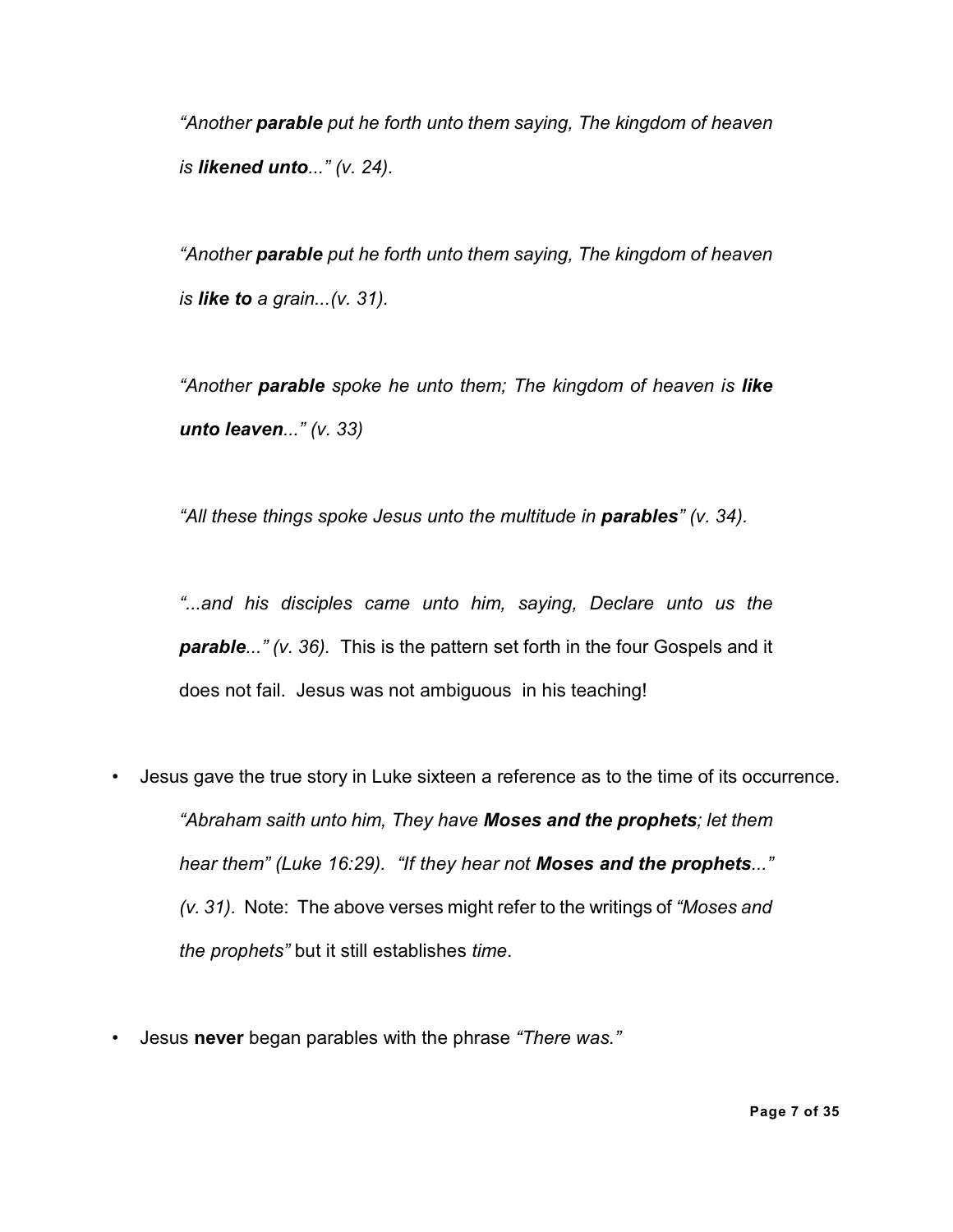*"There was a certain rich man..." (Luke 16:19).*

*"And there was a certain beggar named Lazarus..." (v. 20).* Note: If you take this true story from the mouth of Jesus and make it a *parable* to support erroneous doctrine, you do it to your eventual regret.

#### **Did Paul have an out of the body experience?**

Those who believe that man does not consist of spirit, soul, and body, but rather a body living with (through?) **breath**, should read Paul's statements in II Corinthians 12:1-7. He tells of a man, (*himself* - see the word *"revelations"* in verses one and seven), who was *"caught up to the third heaven," "into paradise"* and *"heard unspeakable words."* Look at these remarkable verses:

*"I knew a man in Christ above fourteen years ago, (whether in the body, I cannot tell; or whether out of the body, I cannot tell: God knoweth); such a one caught up to the third heaven. And I knew such a man, (whether in the body, or out of the body, I cannot tell: God knoweth); How that he was caught up into paradise... ."*

Now, if you do not believe that Paul's human spirit lived within his body, pray tell me how he thought he might have been caught up to heaven *"out of the body?"* Could his *breath* have been *"caught up into paradise and heard unspeakable words?"* No way! Those who will not take the simple truth of God's word, create for themselves many dilemmas. A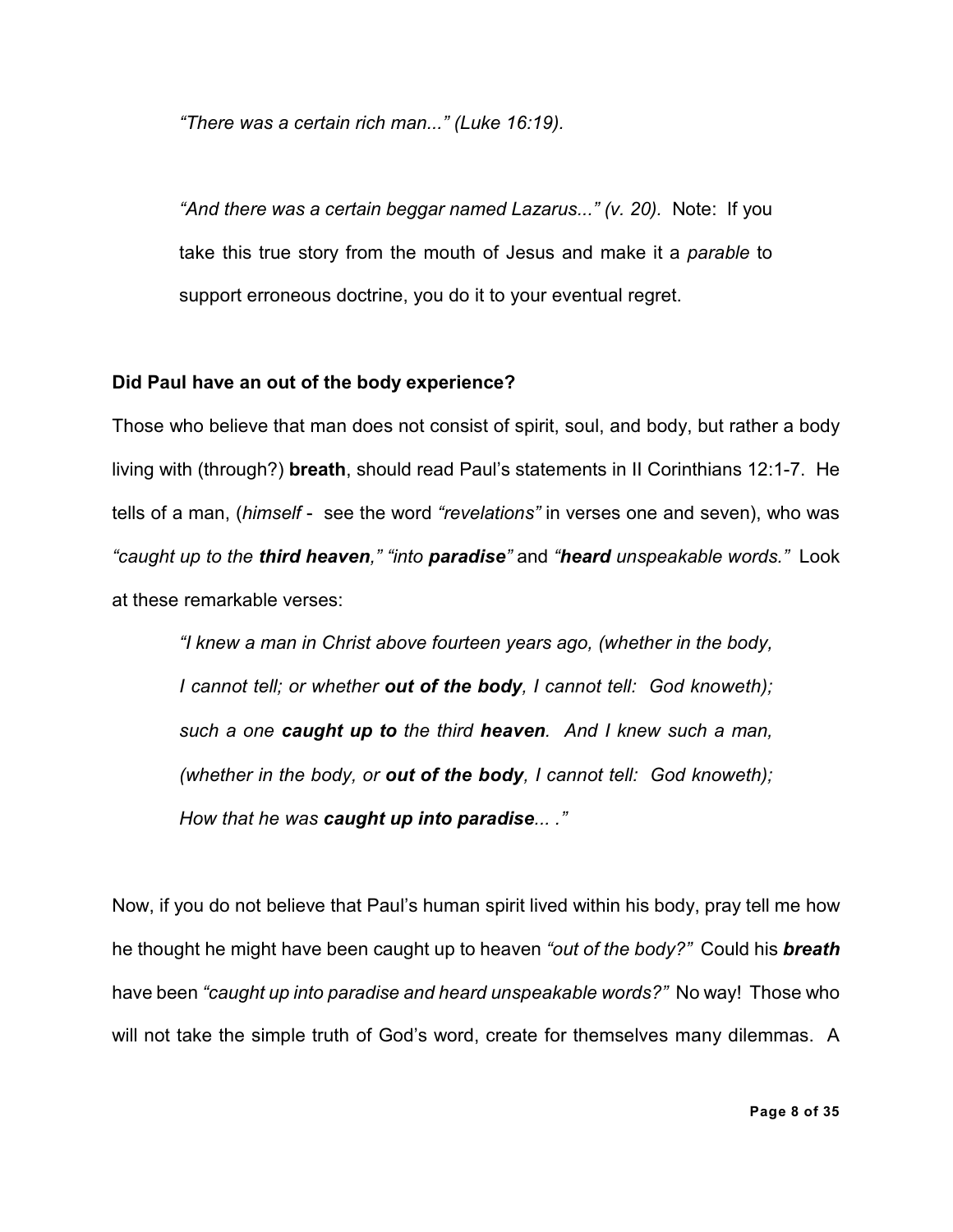noted scholar of the "soul sleep" persuasion says in his book, *"Life, Death and Destiny:" "Whether the 'soul' or 'spirit' merely remains inoperative, inert and unconscious after death, or actually ceases to exist, along with the body, I leave open to question."*

My friend, Jesus, Peter, and Paul have already clearly settled that question, and their statements are more than sufficient for me!

*"...let God be true, but every man a liar" (Romans 3:4).*

# **There is a spirit in man**

There are those who **do not believe** that there is a soul or spirit in man that gives life, emotion and will to the body, and that continues in being, even after the death of the body. They believe that when the Bible speaks of man's *"spirit,"* it is speaking of his *breath*. That can easily be proven by Scripture to be a non-biblical view. It is only necessary to substitute the word *"breath"* for *"spirit"* in a few Bible verses to see the foolishness of that teaching.

*"But there is a spirit* [breath?] *in man: and the inspiration of the Almighty giveth them understanding" (Job 32:8).*

*"And it came to pass in the morning that his* [Pharaoh's] *spirit* [breath?] *was troubled" (Gen. 41:8).*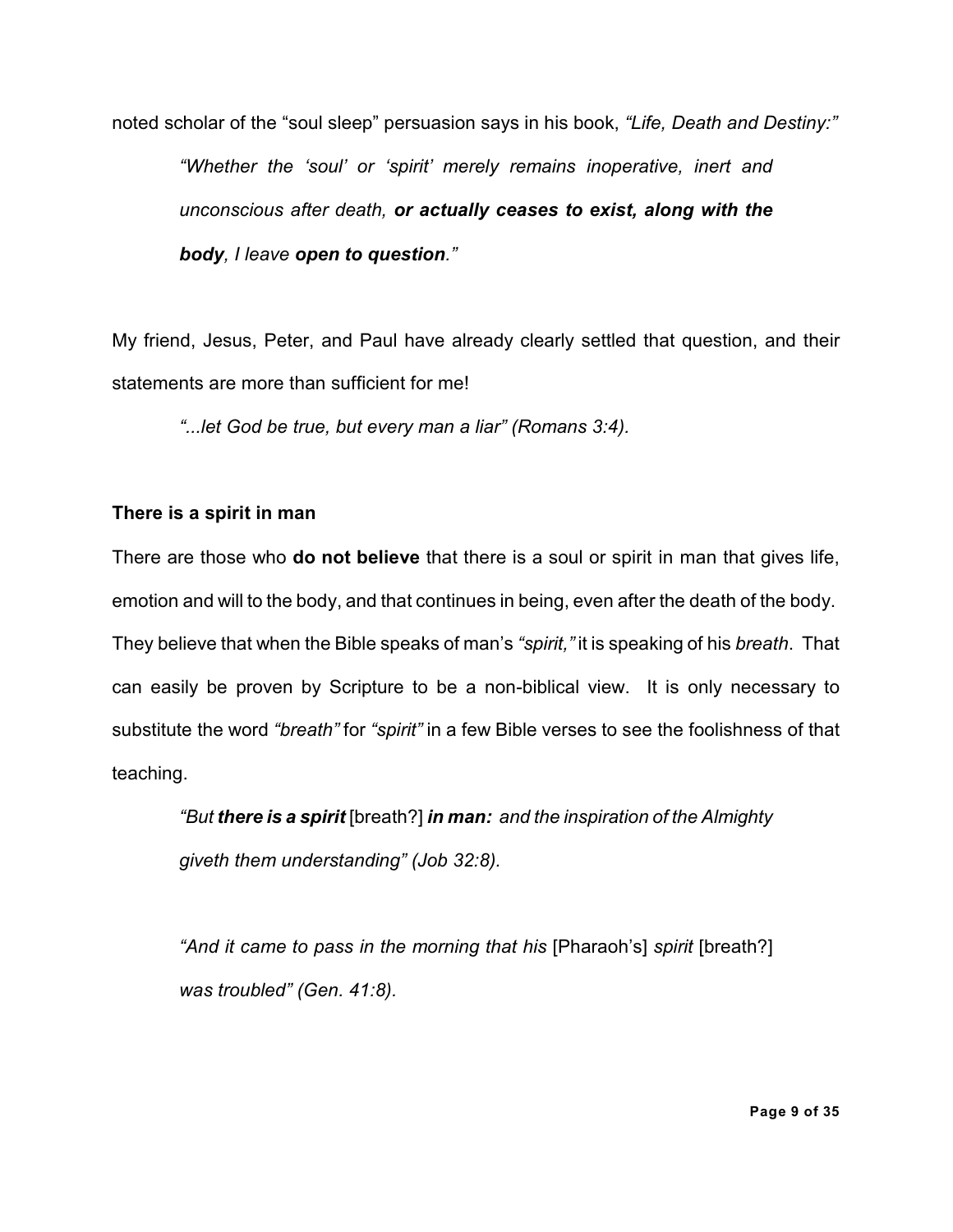*"...but they harkened not unto Moses for anguish of spirit* [breath?] *and for cruel bondage" (Ex. 6:9).*

*"And they came, every one whose heart stirred him up, and every one whom his spirit* [breath?] *made willing" (Ex. 35:21).*

*"Why is thy spirit* [breath?] *so sad" (I Kings 21:5).*

*"Pride goeth before destruction, and a haughty spirit* [breath?] *before a fall" (Prov. 16:18).*

*"He that hath no rule over his own spirit* [breath?] *is like a city that is broken down" (Prov. 25:28).*

*"Then shall the dust return to the earth as it was: and the spirit* [breath?] *shall return unto God who gave it" (Eccl. 12:7).*

*"...the Lord hath raised up the spirit* [breath?] *of the kings of the Medes" (Jer. 51:11).*

*"Thus saith the Lord God, Woe unto the foolish prophets, that follow their own spirit* [breath?]*" (Ezek. 13:3).*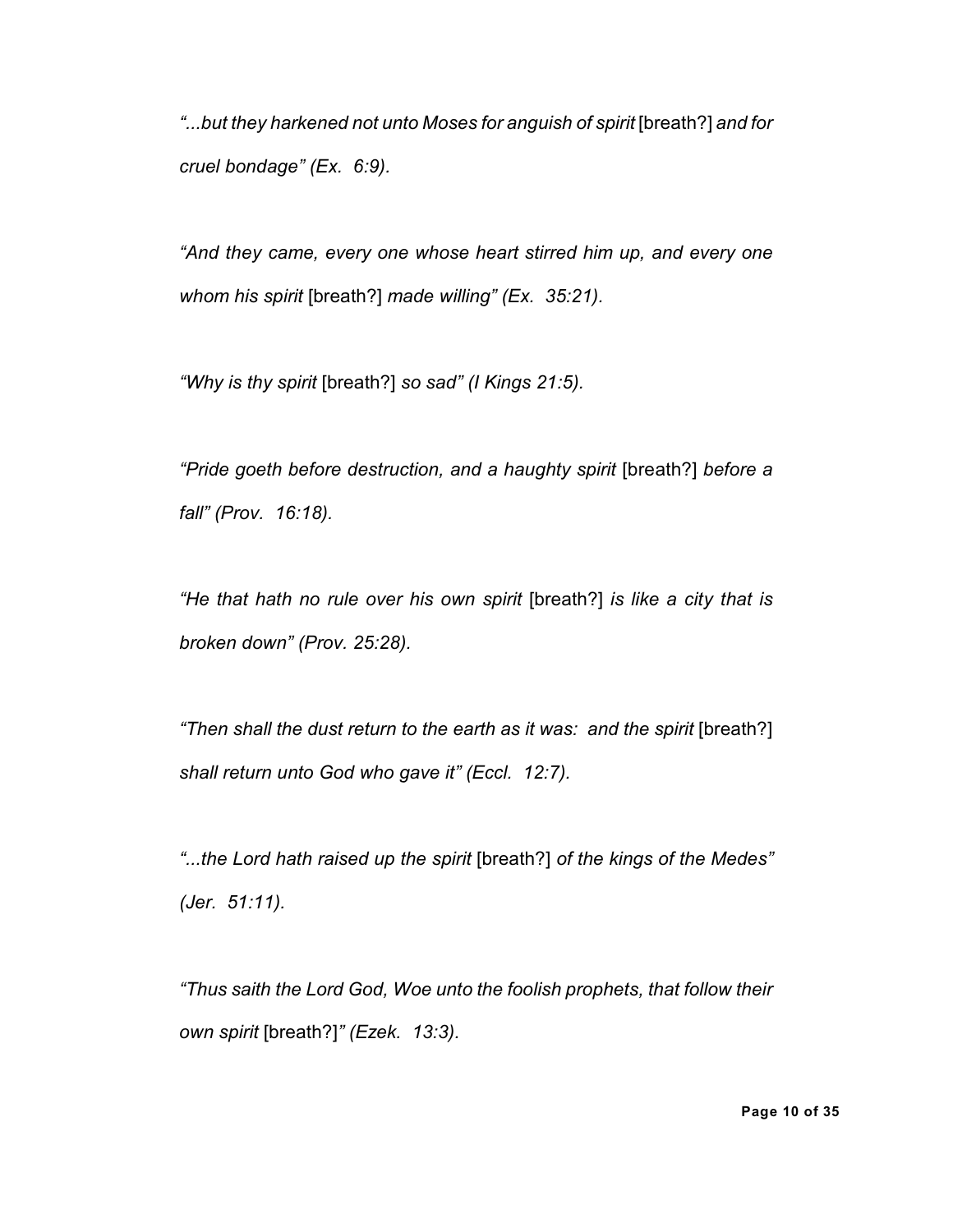*"Nebuchadnezzar dreamed, wherewith his spirit* [breath?] *was troubled" (Daniel 2:1).*

*"I Daniel was grieved in my spirit* [breath?] *in the midst of my body" (Daniel 7:15).*

*"And the Lord stirred up the spirit* [breath?] *of Zerubbabel...and the spirit* [breath?] *of Joshua...and the spirit* [breath?] *of all the people" (Haggai 1:14).*

*"...saith the Lord which...formeth the spirit* [breath?] *of man within him" (Zech. 12:1).* Note: If God *"formeth the spirit of man within him,"* then the **spirit** of man has a *form*.

*"Watch and pray, that ye enter not into temptation: the spirit* [breath?] *indeed is willing, but the flesh is weak" (Matt. 26:41).* Question. Does the *breath* of a man have a will? No, but his *spirit* does!

*"And the child grew, and waxed strong in spirit* [breath?]*" (Luke 1:80; 2:40).*

*"Now while Paul waited...at Athens, his spirit* [breath?] *was stirred in him"*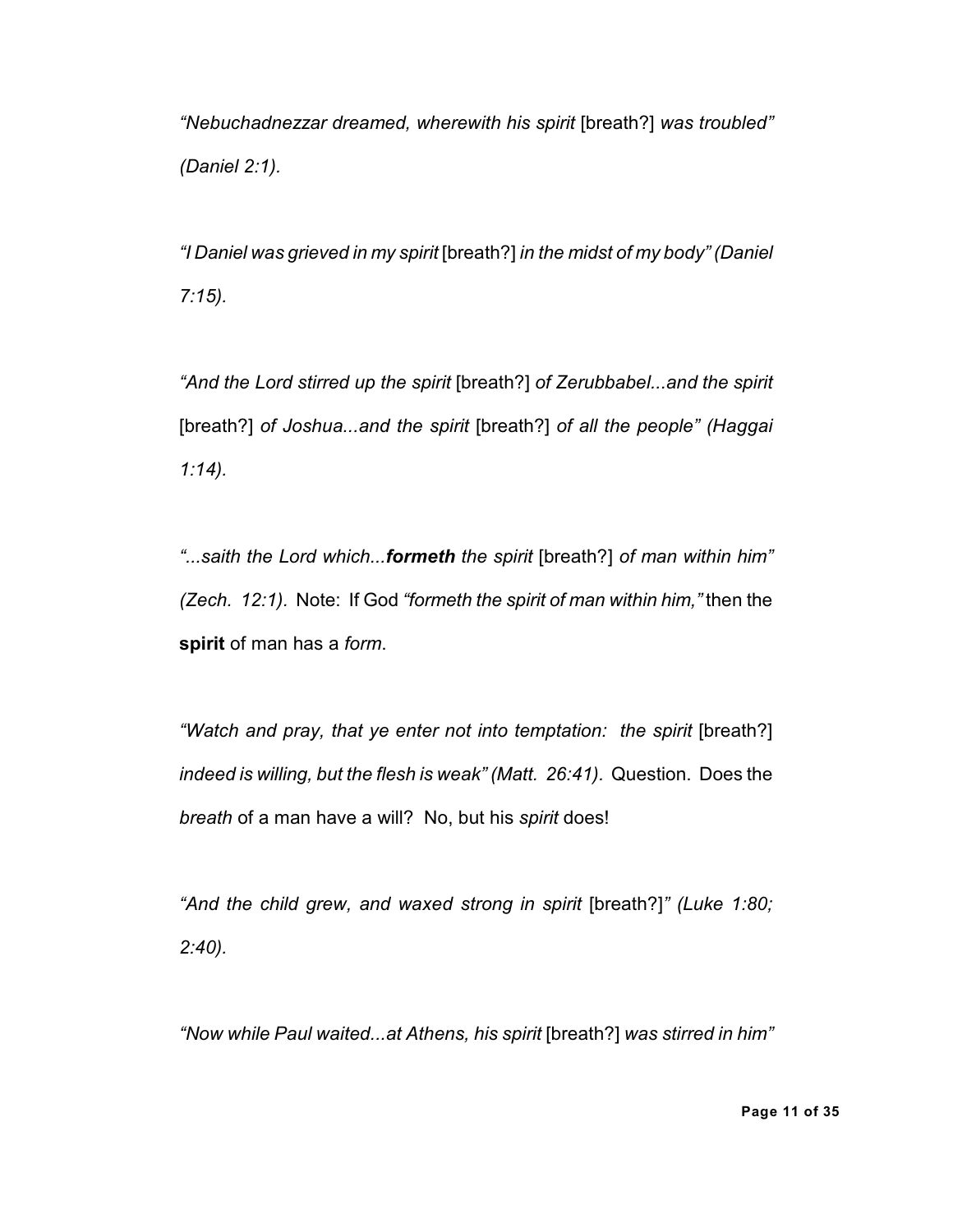*(Acts 17:16).*

*"The Spirit itself beareth witness with our spirit* [breath?]*, that we are the children of God" (Rom. 8:16).*

*"For what man knoweth the things of a man, save the spirit* [breath?] *of man which is in him" (I Cor. 2:11)?* Question. Does a man's *breath* know what is in him?

*"To deliver such an one unto Satan for the destruction of the flesh, that the spirit* [breath?] *may be saved in the day of the Lord Jesus" (I Cor. 5:5).*

*"...that she may be holy both in body and in spirit* [breath?]*" (I Cor. 7:34).*

*"For if I pray in an unknown tongue, my spirit* [breath?] *prayeth, but my understanding is unfruitful" (I Cor. 14:14).* Note: Can you imagine Paul saying, *"My breath prayeth, but..."* ?

*"For they have refreshed my spirit* [breath?] *and yours" (I Cor. 16:18).*

*"I had no rest in my spirit* [breath?]*, because I found not Titus" (II Cor.*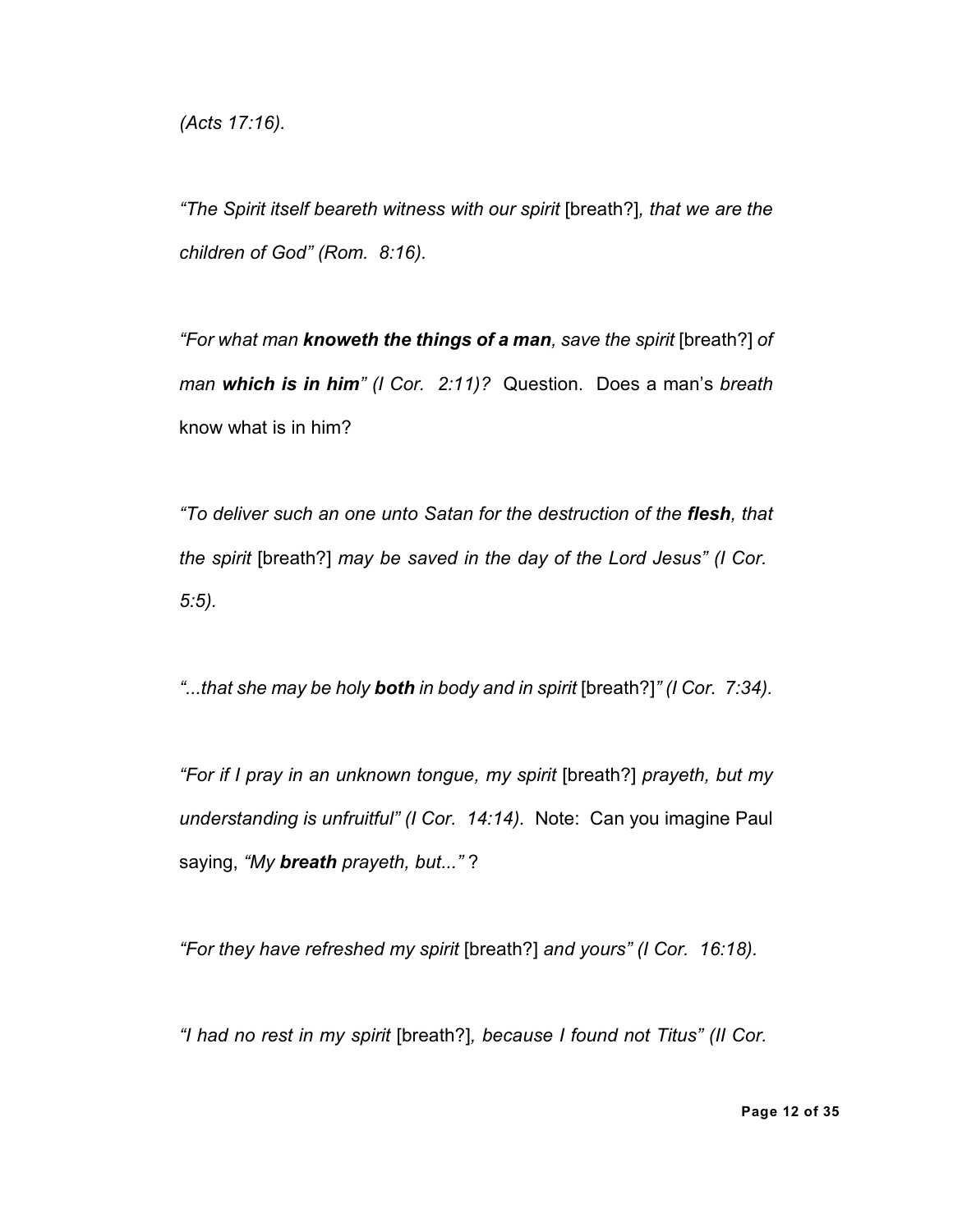*"...let us cleanse ourselves from all filthiness of the flesh and spirit* [breath?]*" (II Cor. 7:1).*

*"Brethren, the grace of our Lord Jesus Christ be with your spirit* [breath?]*" (Gal. 6:18).*

*"I pray God your whole spirit* [breath?] *and soul and body be preserved blameless unto the coming of our Lord Jesus Christ" (I Thess. 5:23).* Note: Please stop telling me that the idea that man is *"spirit and soul and body"* originated with Plato. The apostle Paul was no follower of Plato!

*"For the word of God is quick, and powerful, and sharper than any twoedged sword, piercing even to the dividing asunder of soul and spirit, and of the joints and morrow* [the **body**]*" (Heb. 4:12).*

*"My soul* [breath?] *is exceeding sorrowful, even unto death"* [Jesus speaking] *(Matt. 26:38).*

*"And it came to pass, as her soul was in departing, (for she died) that*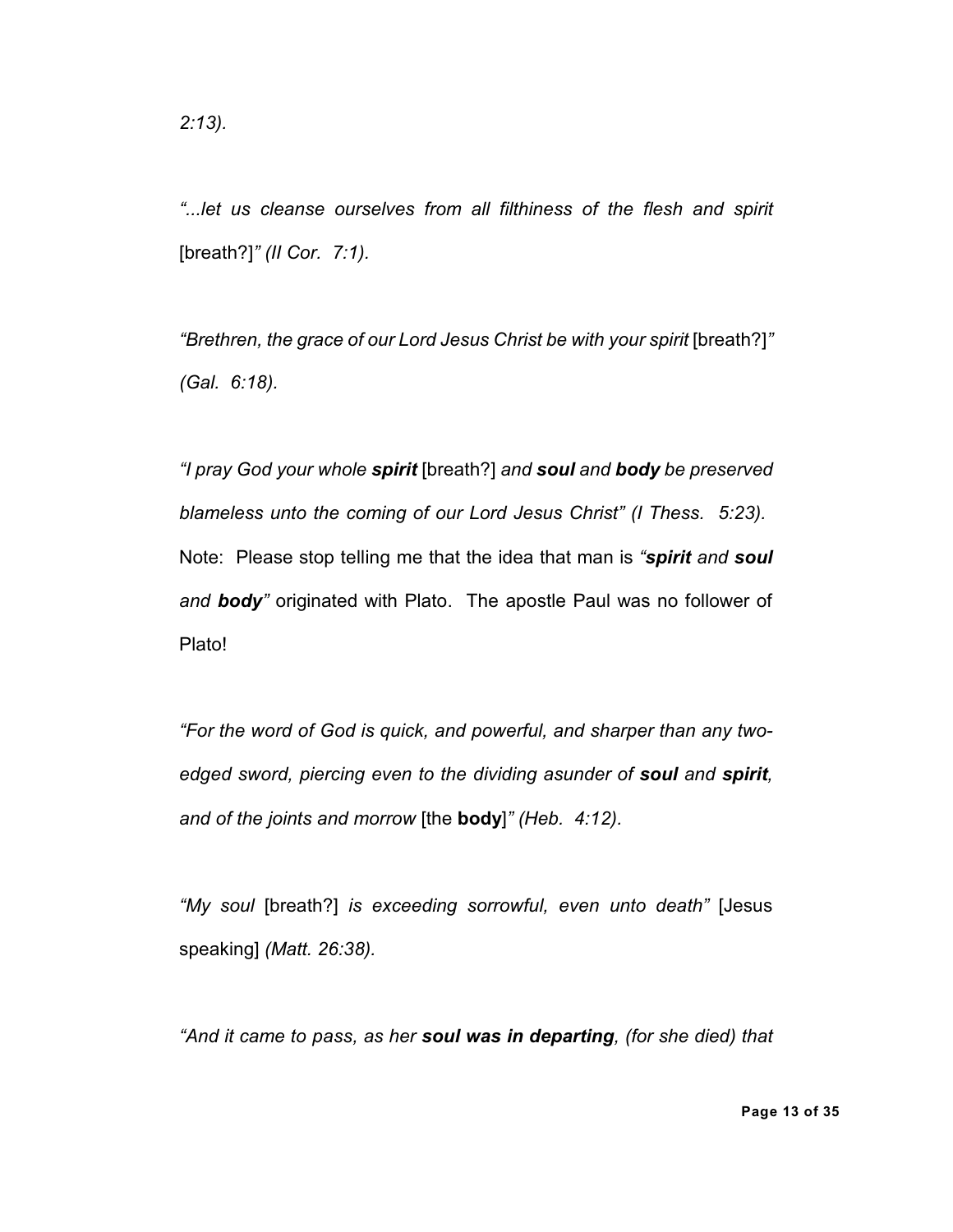*she called his name Ben-oni" (Gen. 35:18).* Note: Death is the departure of the soul and spirit from the body.

*"And fear not them which kill the body, but are not able to kill the soul* [breath?]*: but rather fear him which is able to destroy both soul and body in hell" (Matt. 10:28).*

# **The attributes of the soul and spirit**

Scripture does not give us much information regarding the consistency or make-up of our soul-spirit-inner man. It does not seem to make a clear distinction between the soul and spirit of man, but it does tell us this distinction or *"dividing"* can be made *(Heb. 4:12).* But this lack of information should not be surprising since the Bible does not give us details regarding the *glorified bodies* we shall receive at the time of our resurrection at the coming of Jesus.

*"...it doth not yet appear what we shall be: but we know that, when he shall appear, we shall be like him..." (I John 3:2).*

*"...the Lord Jesus Christ: Who shall change our vile body, that it may be fashioned like unto his glorious body..." (Phil. 3:21).* Note. Our souls have been redeemed and saved, but we are waiting for the *"redemption of our bodies" (Rom. 8:23-24).*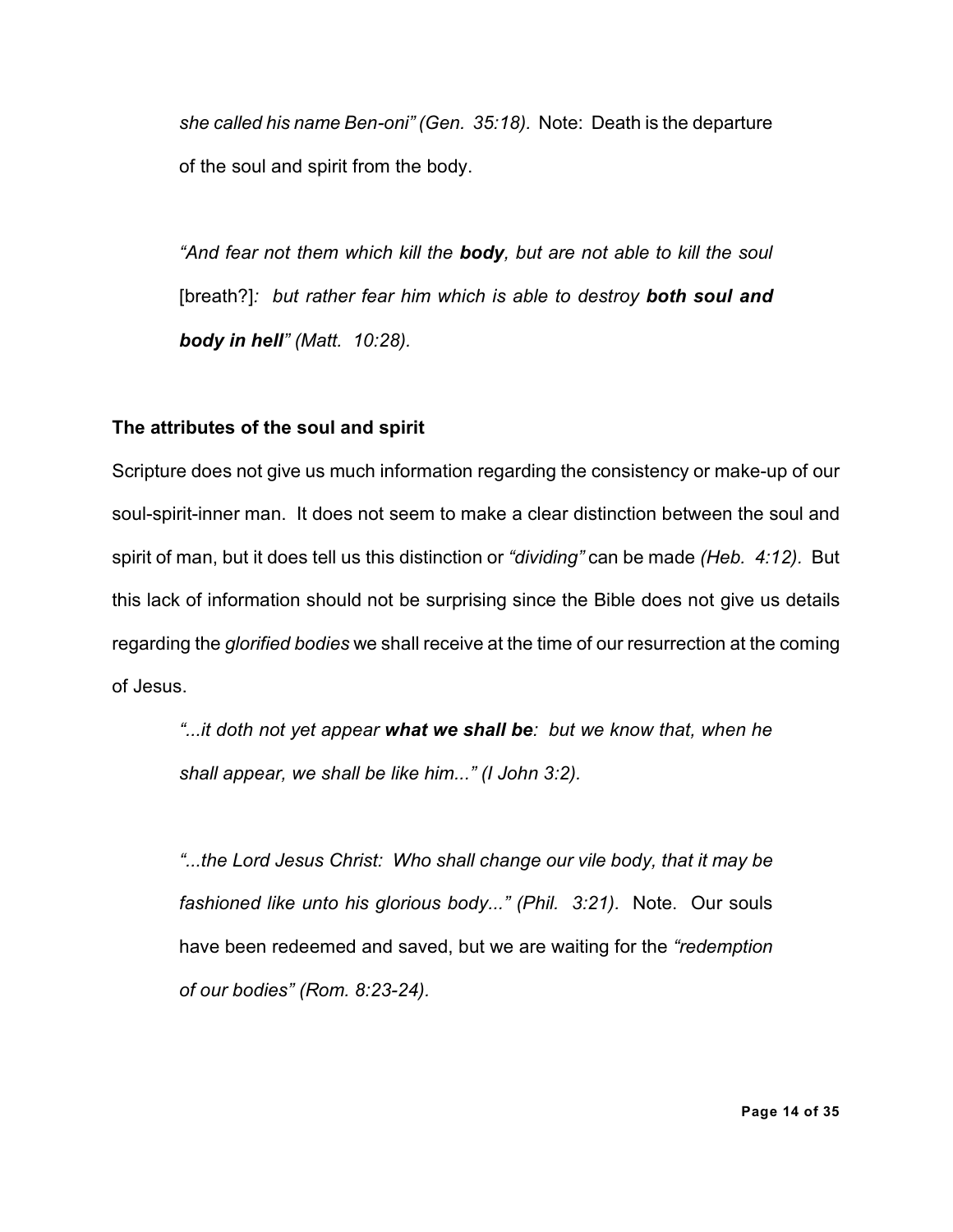However, we are told that in our resurrected bodies we will be immortal [deathless] *(I Cor. 15:52-54)*, we shall *"know"* even as also we are *"known" (I Cor. 13:12)*, etc. Obviously more could be written about this but mostly these are *"secret things"* that *"belong unto the Lord our God" (Deut. 29:29).*

However, regarding our soul or spirit man, the Bible teaches us clearly that it is a living entity that can see, hear, talk, feel, and remember *(Luke 16:22-28; Rev. 6:9-11).* And in the series of Scriptures above in which was inserted *"breath?,"* we learned many other things concerning the attributes of the spirit that is *"in man" (Job 32:8).* Please consider:

- It can be *"troubled" (Gen. 41:8; Daniel 2:10.*
- *•* It can feel *"anguish" (Ex. 6:9).*
- It can be *"willing"* or *"made willing" (Ex. 35:21; Matt. 26:41).*
- It can be *"sad" (I Kings 21:5).*
- It can be *"haughty" (Prov. 16:18).*
- It takes flight at death and returns *"to God who gave it" (Eccl. 12:7).*
- It can lead a person foolishly *(Ezek. 13:3).*
- It can be *"grieved" (Daniel 7:15).*
- It is *"in the midst"* of the body *(Daniel 7:15).*
- It can be *"stirred up" (Haggai 1:14; Acts 17:16).*
- God has *"formed the spirit of man within him" (Zech. 12:1)*. So the *"spirit of man within him"* for sure has a **form!**
- The spirit of man can grow *"strong" (Luke 1:80; 2:40).*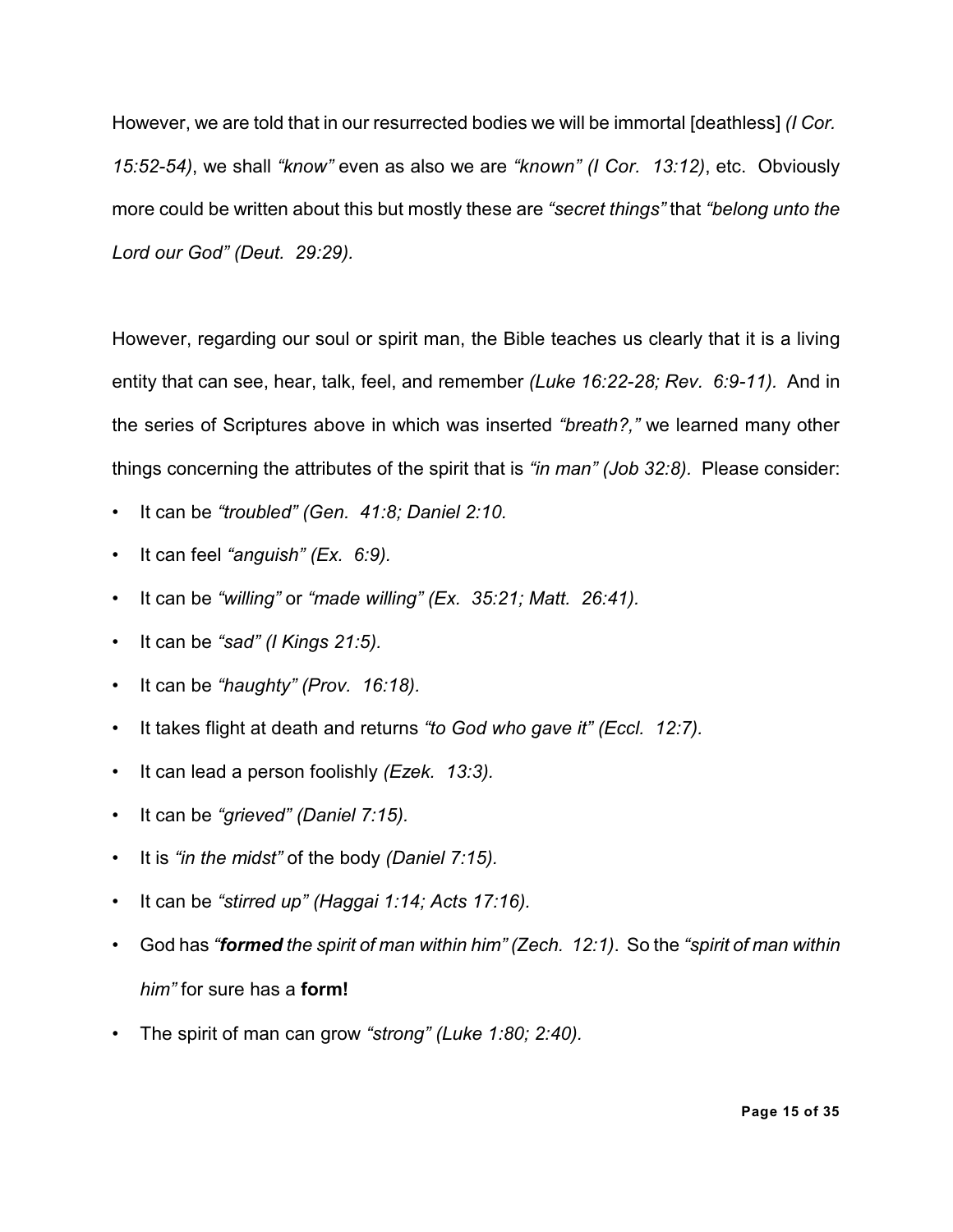- It can *"bear witness"* with the Holy Spirit *"that we are the children of God" (Rom. 8:16).*
- It can **know** *"the things of a man"* from within *(I Cor. 2:11).*
- The spirit of a man *"may be saved in the day of the Lord" (I Cor. 5:5).*
- The human spirit can be *"holy" (I Cor. 7:34).*
- The human spirit can pray when the mind does not understand what is being said *(I Cor. 14:14; see also 14:2).*
- It can be *"refreshed" (I Cor. 16:18).*
- It can *"rest" (II Cor. 2:13; Rev. 6:11).*
- The human spirit can be cleansed from *"filthiness" (II Cor. 7:1).*
- The human *"spirit"* can be preserved blameless along with the *"soul and body" (I Thess. 5:23).*
- The human *"spirit"* can be distinguished and *"divided asunder"* from the human *"soul" (Heb. 4:12; I Thess. 5:3).*
- Death for humans is the departure of the spirit from the body *(Gen. 35:18; see also Gen. 49:33; Job 14:10; Matt. 27:50; Acts 5:10).*

# **More Regarding What Happens At Death and Beyond**

*"Then* [at death] *shall the dust return to the earth as it was: and the spirit shall return unto God who gave it" (Eccl. 12:7).*

*"And many of them that sleep in the dust of the earth shall awake, some to everlasting life, and some to shame and everlasting contempt*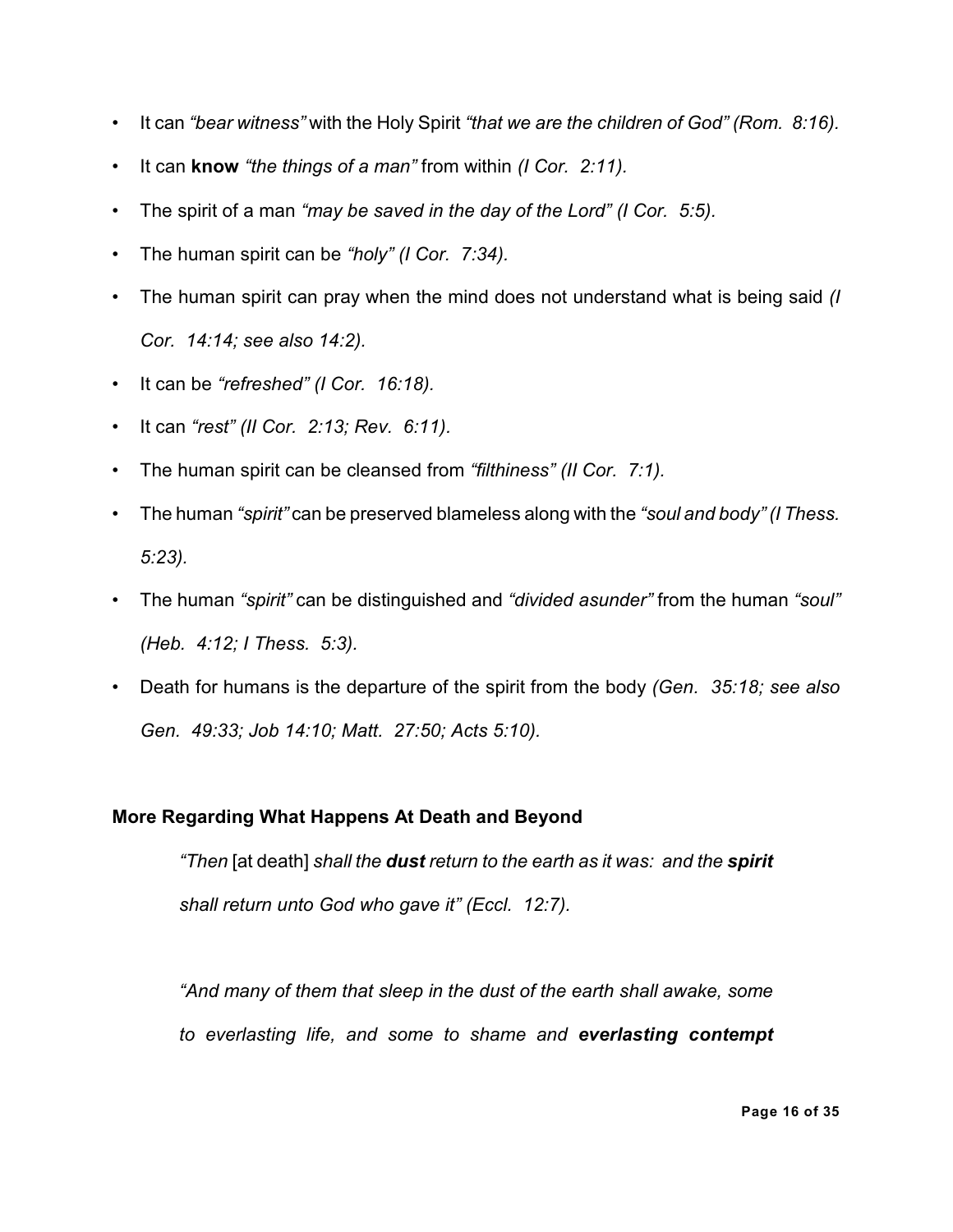[literally, *eternal abhorring*]*" (Daniel 12:2).*

*"And I saw the dead, small and great, stand before God; and the books were opened: and another book was opened which is the book of life: and the dead were judged out of those things which were written in the books, according to their works. And the sea gave up the dead which were in it; and death and hell delivered up the dead which were in them: and they were judged every man according to their works. And whosoever was not found written in the book of life was cast into the lake of fire" (Rev. 20:12, 13, 15).*

#### **Will The Wicked Cease To Exist In Hell?**

For the answer to this tremendous question these biblical facts should be considered. When Jesus Christ returns to the earth as pictured in Revelation chapter nineteen, the *"beast"* [Anti-christ] and the *"false prophet,"* are *"both cast alive into a lake of fire burning with brimstone" (v. 20).* These are two flesh and blood men. The *"Devil"* [*"Satan"*] is bound and cast into the bottomless pit (not the lake of fire), for 1000 years *(Rev. 20:1-3).*

*"And when the thousand years are expired, Satan shall be loosed out of his prison... . And the devil that deceived them was cast into the lake of fire and brimstone, where the beast and the false prophet are, and shall be tormented day and night forever and ever" (Rev. 20:7, 10).*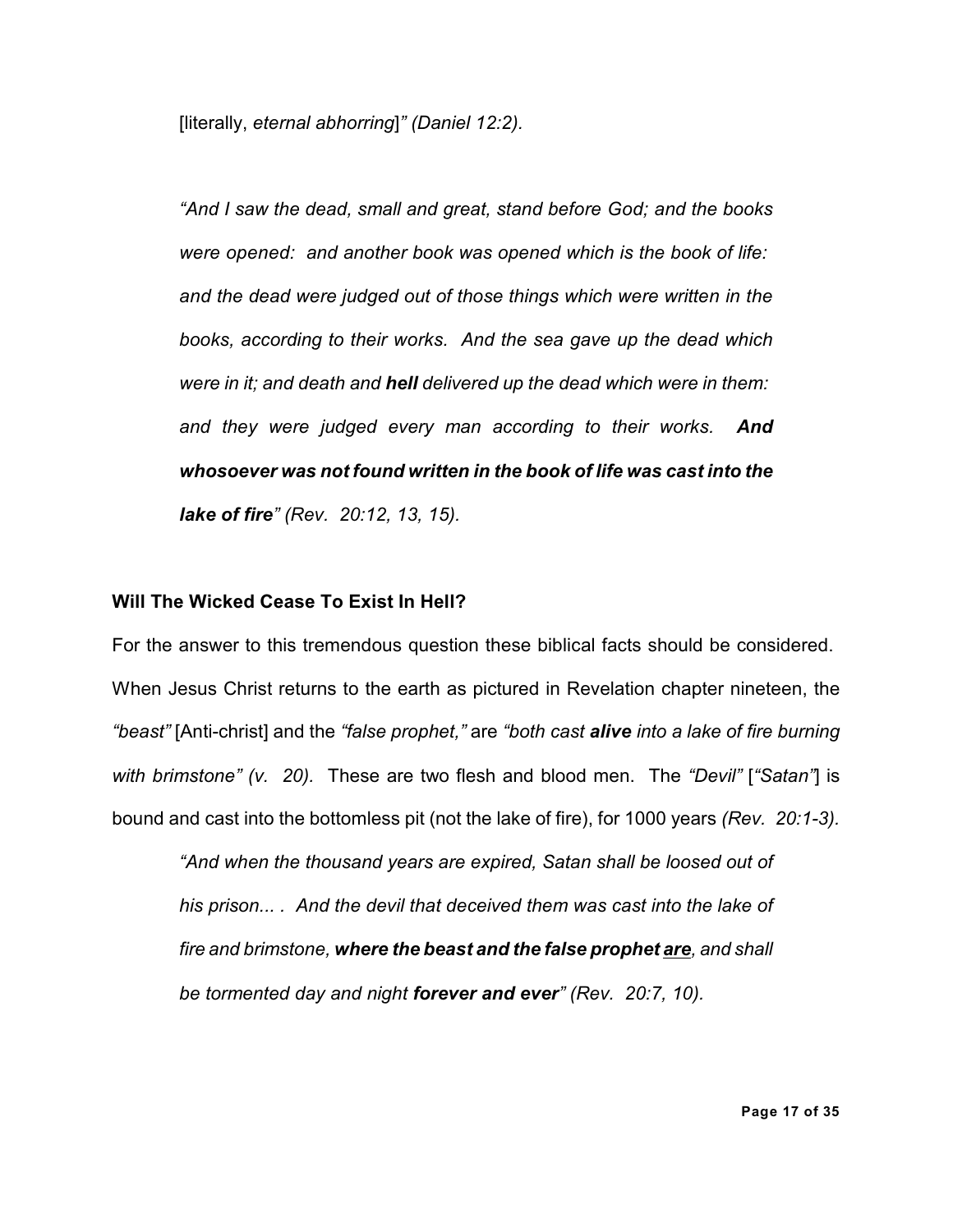*The Greek to English Interlinear Bible* (Green) says of Revelation 20:10:

*"...and they* [these men and the Devil] *will be tormented day and night to the ages of the ages."*

Please notice that these two men had been *"cast alive into a lake of fire burning,"* 1000 years before Satan arrived there, but they were **still alive** and *"they will be tormented day and night forever and ever."*

The same Interlinear Bible says from the **Greek text**:

*"And a third angel followed them, saying in a voice great, If anyone the beast worships and the image of it, and receives a mark on the forehead of him, or on the hand of him, even he shall drink of the wine of the anger of the God, having been mixed undiluted in the cup of the wrath of Him, and will be tormented by fire and brimstone before the holy angels, and before the Lamb. And the smoke of the torment of them goes up to ages of ages; and not have rest day and night those worshiping the beast and the image of it; even if anyone receives the mark of the name of it" (Rev. 14:9-11).* Question. Who is authorized to disagree with God or who would **dare judge Him** for His righteous actions?

*"What shall we say then? Is there unrighteousness with God? God forbid. For he saith to Moses, I will have mercy on whom I will have mercy, and I will have compassion on whom I will have compassion"*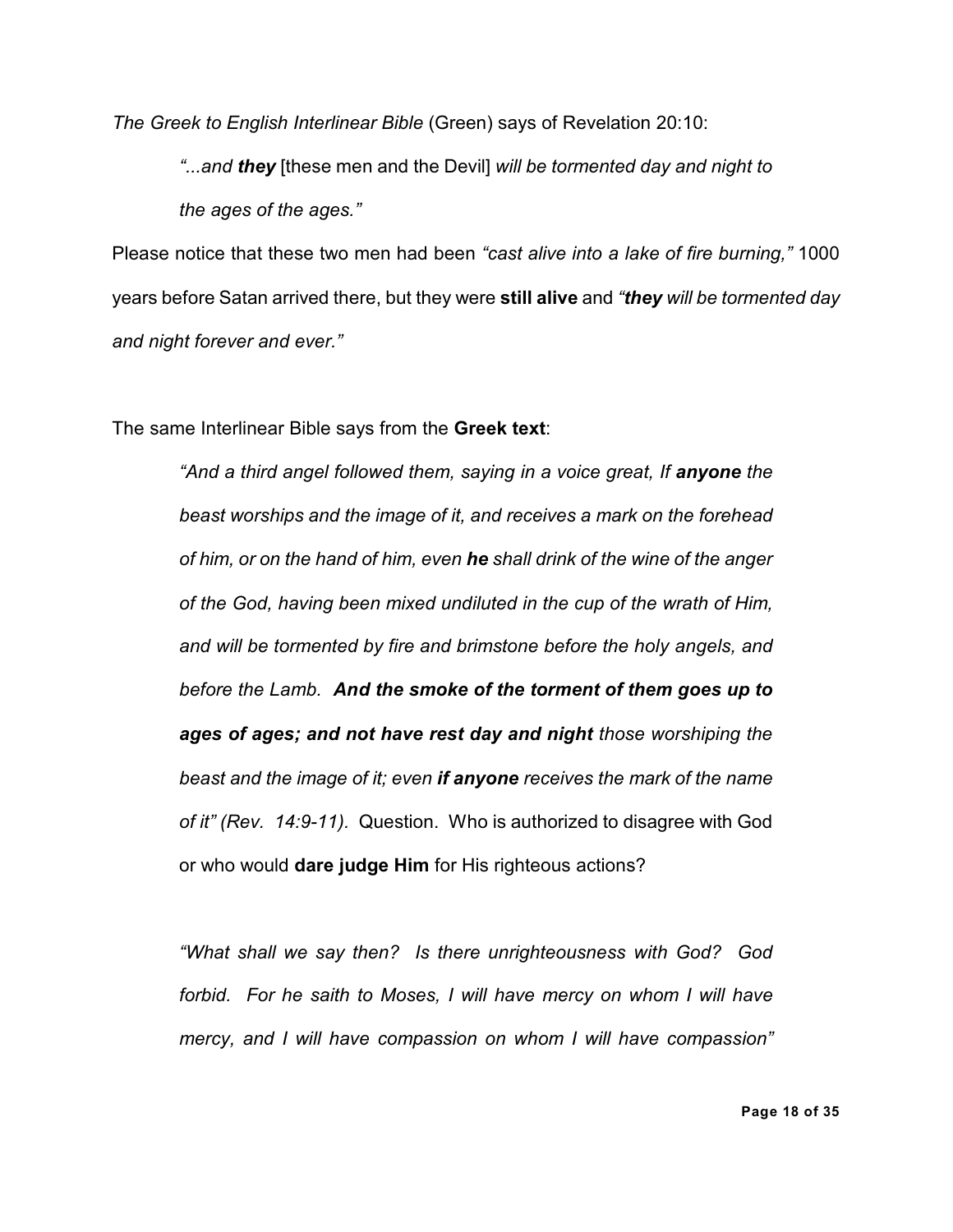*(Rom. 9:14-15).*

And Paul continues:

*"Nay but, O man, who art thou that repliest against God? Shall the thing formed say to him that formed it, Why hast thou made me thus? Hath not the potter power over the clay, of the same lump to make one vessel unto honor, and another unto dishonor. What if God, willing to show his wrath, and to make his power known, endured with much long-suffering the vessels of wrath fitted to destruction... (Rom. 9:20- 22)?*

*"It is a fearful thing to fall into the hands of the living God" (Heb. 10:31).*

*"Behold therefore the goodness and severity of God" (Rom. 11:22).*

*"...fear him which is able to destroy both soul and body in hell" (Matt. 10:28).*

*"Knowing therefore the terror of the Lord, we persuade men" (II Cor. 5:11).*

#### **Hell Is Not The Grave**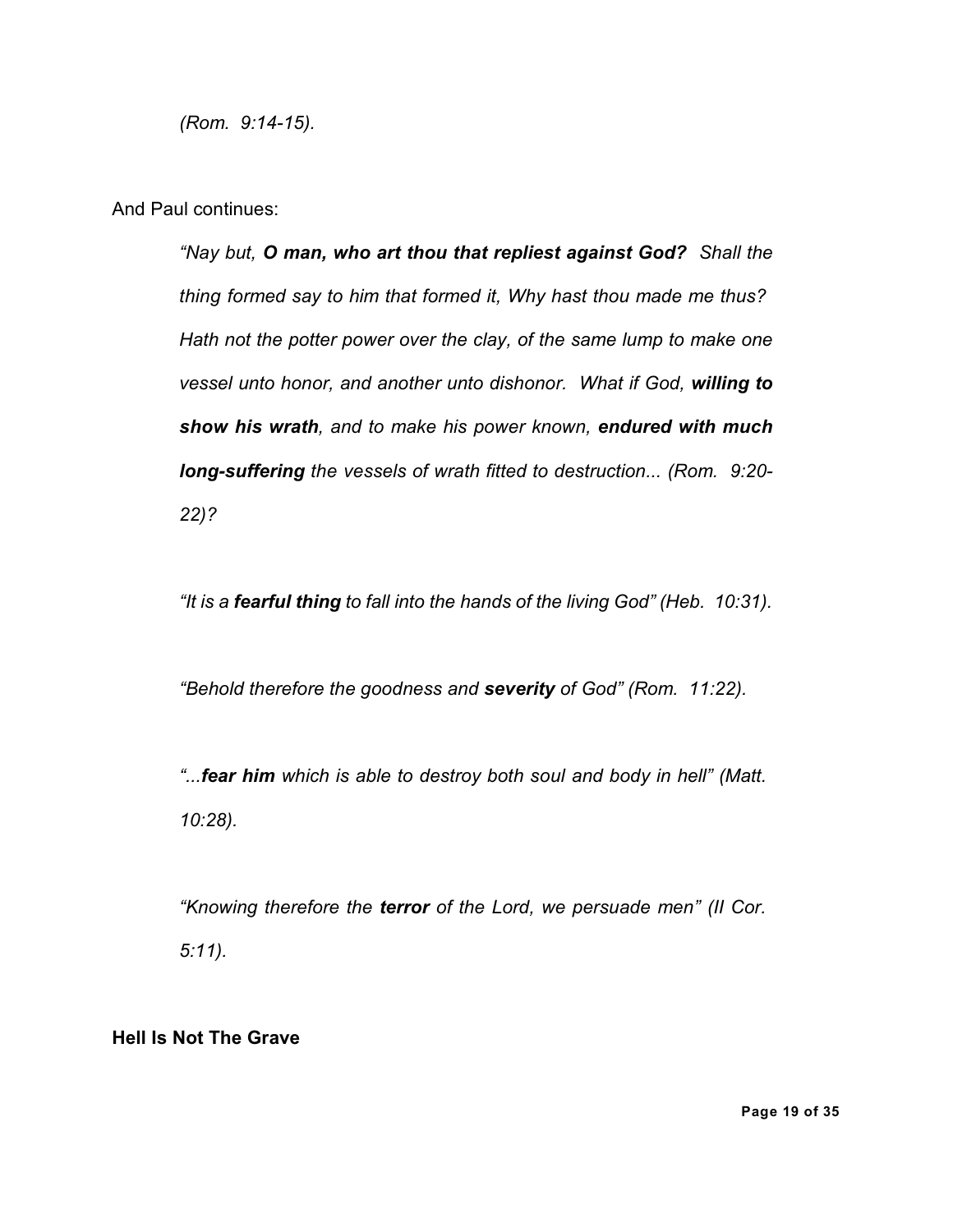The word *"hell"* is found in the Bible some fifty-three times. In the Old Testament it is the Hebrew word *"sheol" (Strong's #7585)*, which means *"the world of the dead (as if a subterranean retreat)."* In the New Testament it is the Greek words **<sup>1</sup>** *"hades" (Strong's #86) "the place of departed souls;"* **<sup>2</sup>** *"geenna" (Strong's #1067) "valley of the son of Hinnom; gehenna, a valley of Jerusalem, used* [by Jesus] *as a name for the place of everlasting punishment - hell;"* and **<sup>3</sup>** *"Tartaros" (Strong's #5020) "the deepest abyss of Hades; to incarcerate in eternal torment,"* the place where sinning angels were cast *(II Peter 2:4).* None of these references speak of the grave. Once, the word *"hell"* (sheol) is used by Jonah to describe the putrid, hot, and hopeless place he found himself in when he disobeyed God *(Jonah 2:20).* Sin is rebellion against God. In fact rebellion is the heart of all sin! The idea that God has only assigned the wicked who rebel against Him to the grave is not a biblical idea.

*"...God is angry with the wicked every day" (Ps. 7:11).*

# *"For a fire is kindled in mine anger, and shall burn unto the lowest hell..." (Deut. 32:22).*

Let me say at this point that the belief in *unconditional* eternal security is Calvin's doctrine and should be given back to him, the ideas that soul's are"purified in Purgatory" and "Mary is the Mother of God" is Catholic doctrine and should be given back to them, the teaching that "seed" in the Bible means *money* is Prosperity Preacher doctrine and should be given back to them (Jesus said, *"The seed is the word of God" Luke 8:11)*, likewise the belief that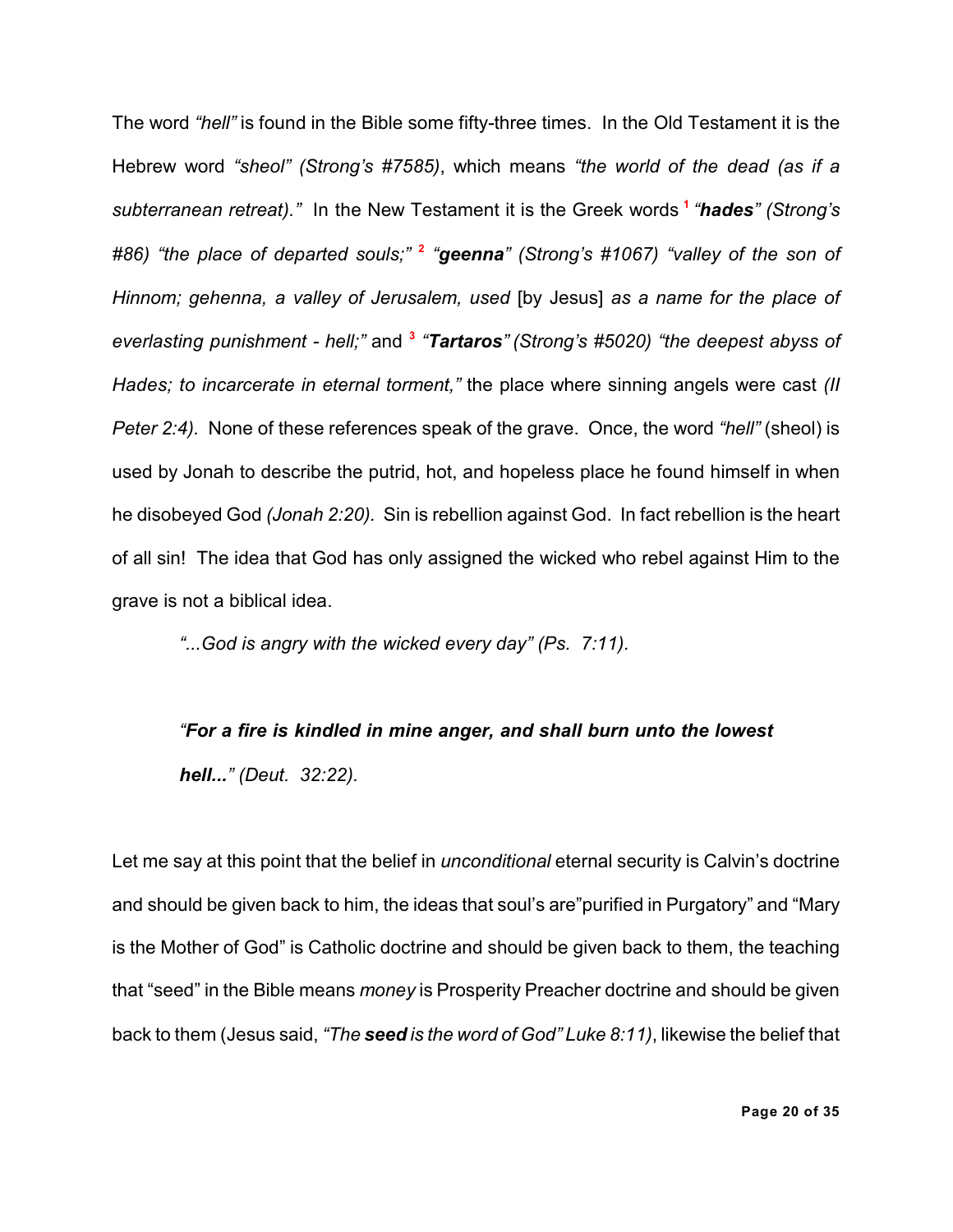"hell is the grave" is Jehovah Witness doctrine and should be hastily given back to them by all Bible believing Christians.

As we did with the words *"spirit"* and *"breath,"* we should substitute the word *"grave"* for *"hell"* in a few Bible verses and see how erroneous that teaching is. For example one already cited:

*"For a fire is kindled in mine anger, and shall burn unto the lowest hell* [grave?]*" (Deut. 32:22).* Question. Have you ever seen a grave with fire in it?

*"The wicked shall be turned into hell* [the grave?]*, and all the nations that forget God" (Ps. 9:17).*

*"The sorrows of death compassed me, and the pains of hell* [the grave?] *got hold upon me" (Ps. 116:3).*

*"Therefore hell* [the grave?] *hath enlarged herself, and opened her mouth without measure: and their glory...shall descend into it" (Isa. 5:14).*

*"Hell* [the grave?] *from beneath is moved for thee to meet thee at thy coming: it stirreth up the dead for thee..." (Isa. 14:9).*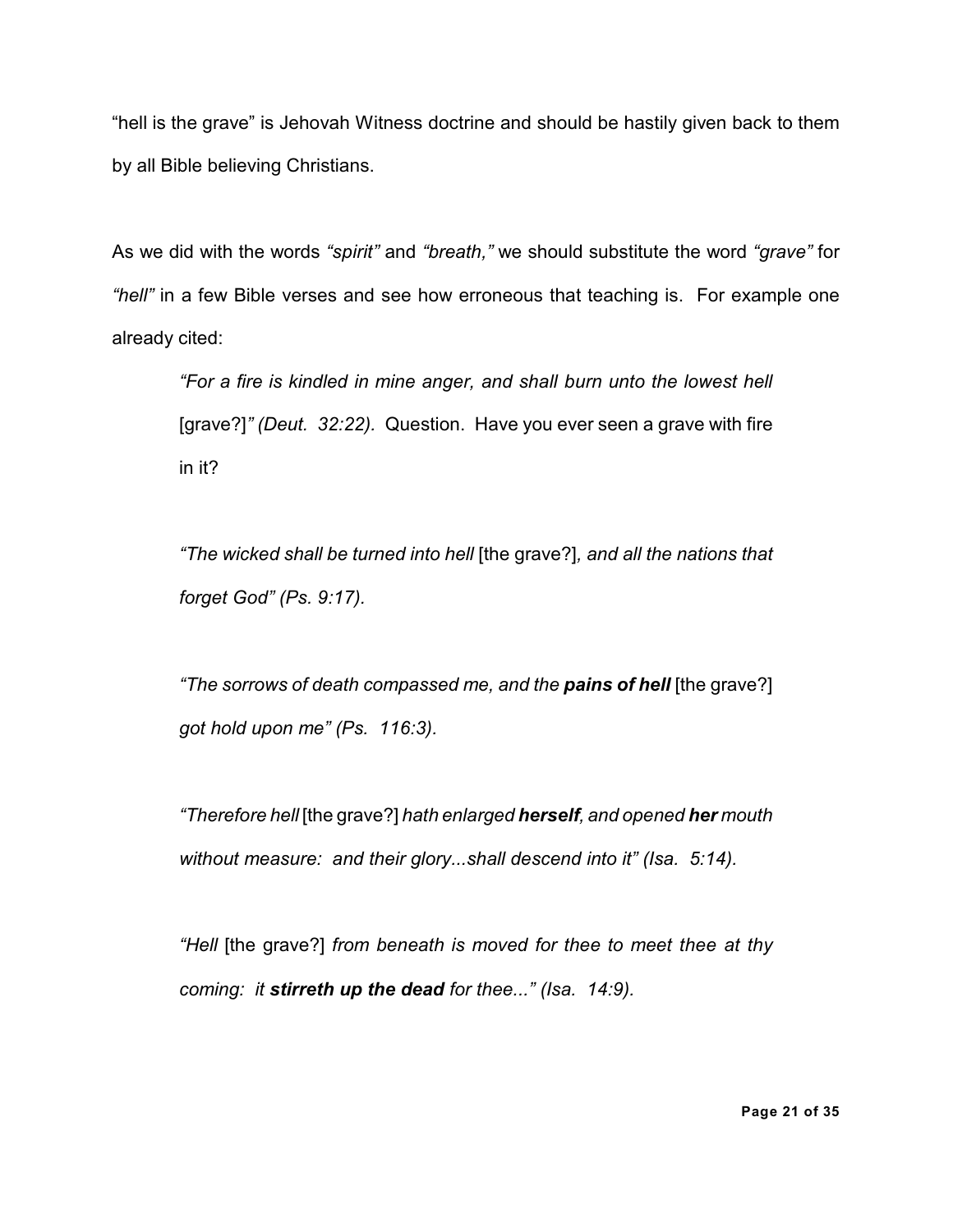*"...but whosoever shall say, Thou fool, shall be in danger of hell* [the grave?] *fire"* [Jesus speaking] *(Matt. 5:22).*

*"And if thy right eye offend thee, pluck it out, and cast it from thee: for it is profitable for thee that one of thy members should perish, and not that thy whole body should be cast into hell* [the grave?]. *And if thy right hand offend thee...and not that thy whole body should be cast into hell* [the grave?]*"* [Jesus speaking] *(Matt. 5:29-30).*

*"I will build my church; and the gates of hell* [the grave?] *shall not prevail against it" (Matt. 16:18).*

*"And if thy hand offend thee, cut it off: it is better for thee to enter into life maimed, than having two hands to go into hell* [the grave?]*, into the fire that never shall be quenched: Where their worm dieth not, and the fire is not quenched. And if thy foot offend thee, cut it off: it is better for thee to enter halt into life, than having two feet to be cast into hell, into the fire that never shall be quenched: Where their worm dieth not, and the fire is not quenched. And if thine eye offend thee, pluck it out: it is better for thee to enter into the kingdom of God with one eye, than having two eyes to be cast into hell fire: Where their worm dieth not, and the fire is not quenched" (Mark 9:43-48).* Note carefully: Jesus was not warning the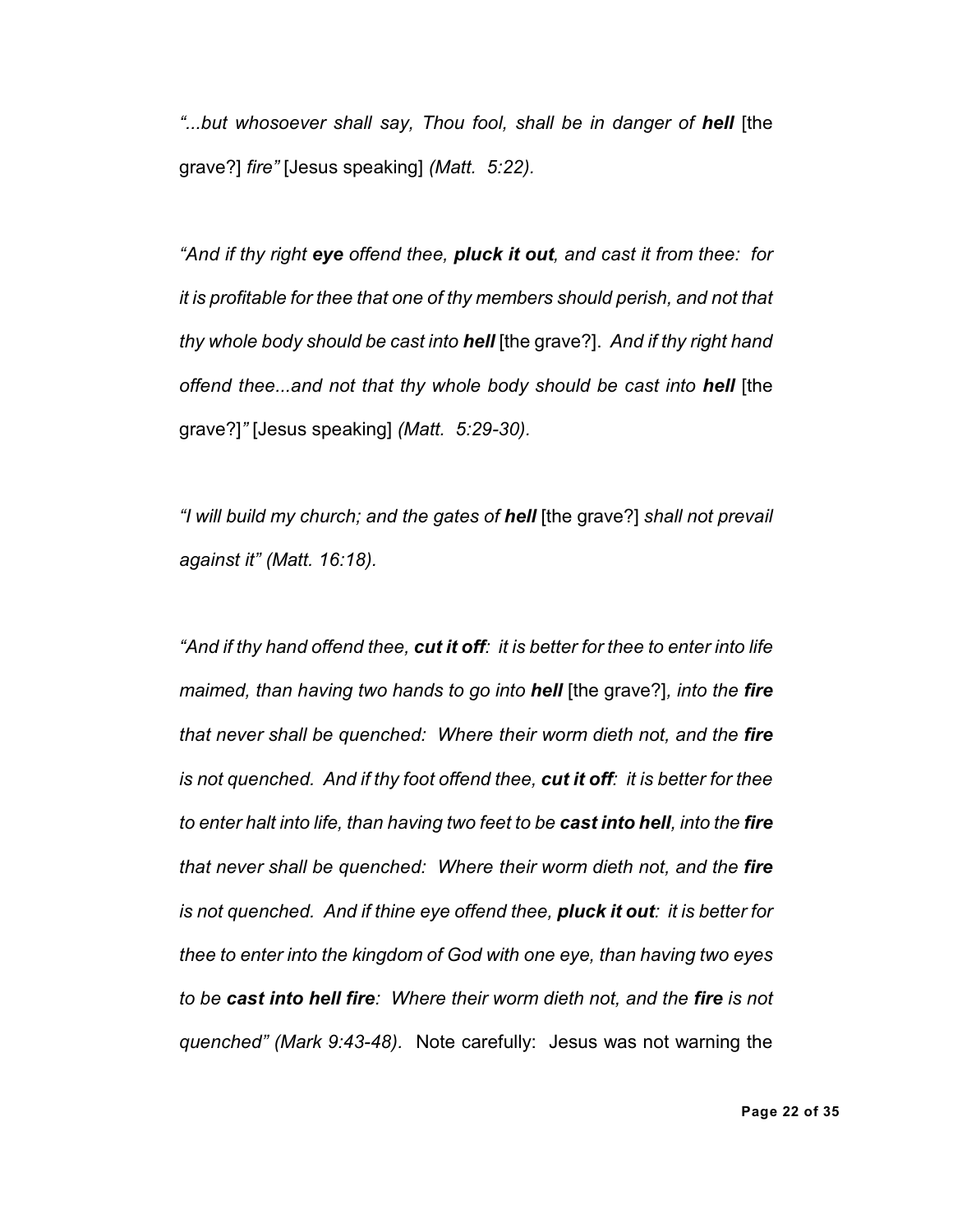wicked regarding ceasing to exist and being separated from God. The wicked do not love God and care nothing about being separated from Him. Rather, Jesus is warning the wicked regarding *"fire"* - *"fire"* - *"fire,"* being *"cast into hell,"* being *"cast into hell fire,"* and *"fire that never shall be quenched!"* According to our Lord, whatever pain a person inflicted upon themself by plucking out an eye or cutting of a hand or foot, would be far less and *"better"* than the pain of hell. Wow!

*"Ye serpents, ye generation of vipers how can ye escape the damnation of hell* [the grave?]*" (Matt. 23:33)?*

*"And in hell* [the grave?] *he lifted up his eyes, being in torments...and he cried...I am tormented in this flame" (Luke 16:23-24).*

*"For if God spared not the angels that sinned, but cast them down to hell* [the grave?]*, and delivered them into chains of darkness, to be reserved unto judgement... . The Lord knoweth how to deliver the godly out of temptations, and to reserve the unjust unto the day of judgement to be punished" (II Peter: 4, 9).*

*"Then shall he say also unto them* [the *"nations" - v. 32*] *on the left hand, Depart from me, ye cursed, into everlasting* [*Greek - aionios - Strong's*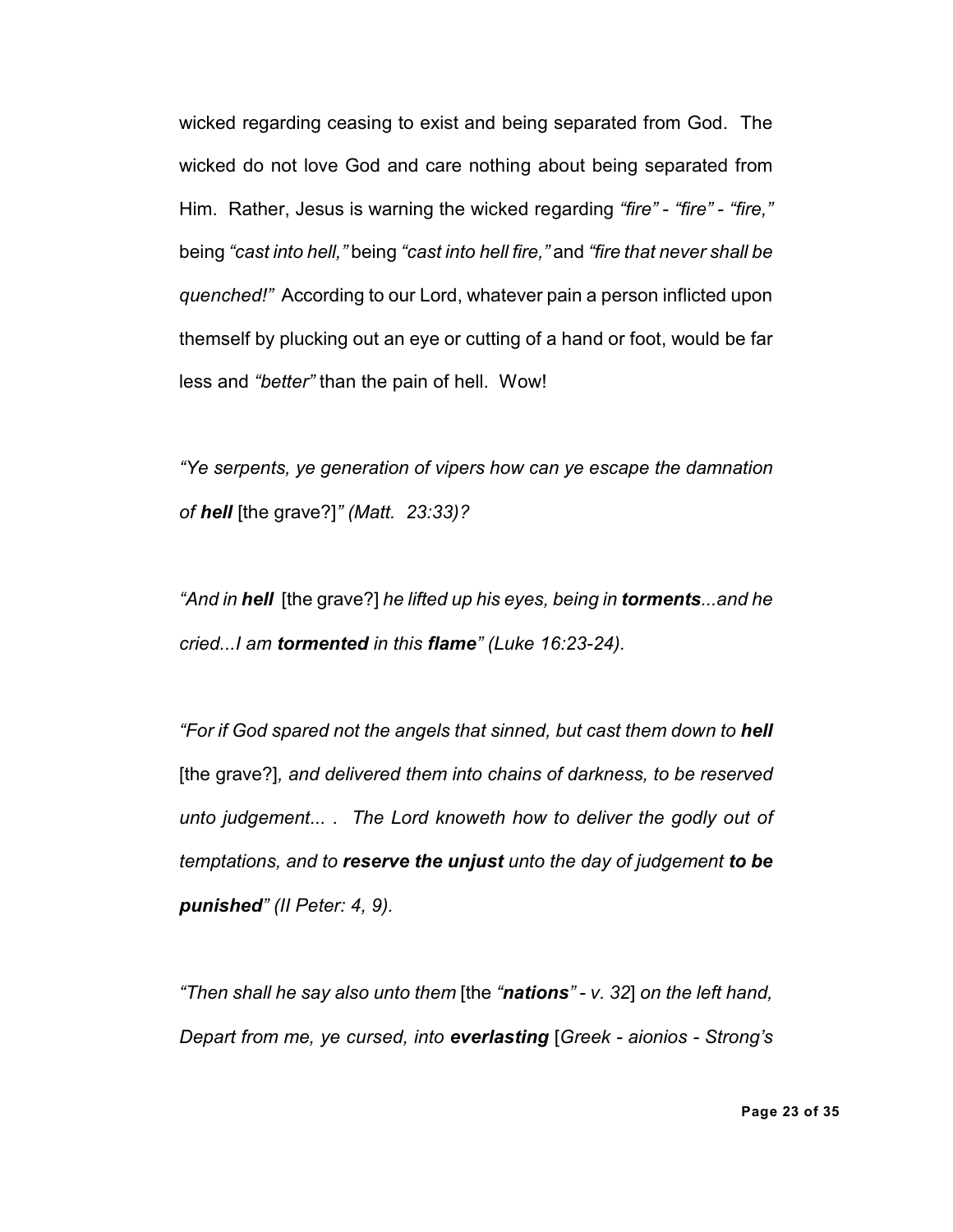*#166 - "perpetual - eternal"*] *fire, prepared for the devil and his angels"* [Jesus speaking] *(Matt. 25:41).* Notice the similarity between this verse and Psalm 9:17; *"The wicked shall be turned into hell and all the nations that forget God."*

*"And these shall go away into everlasting* [*aionios - "perpetual - eternal"*] *punishment: but the righteous into life eternal" (Matt. 25:46).*

To all who believe that hell is the grave, that there is no fire, and the punishment is not eternal, I have a word of advise, **don't bet on it!**

#### **Where are dead saints?**

The prophet King David makes an unusual but comforting statement in Psalm 116:15: *"Precious in the sight of the Lord is the death of his saints."*

This brings us to the tremendous questions as to what happens at the time of death for saved people and where is the place of their abode. Again, there is only one source to find the real answer and that is in God's holy Bible. Look at Ecclesiastes 12:7:

*"Then* [at death] *shall the dust return to the earth as it was: and the spirit shall return unto God who gave it."*

*"Behold, all souls are mine; as the soul of the father, so also the soul of*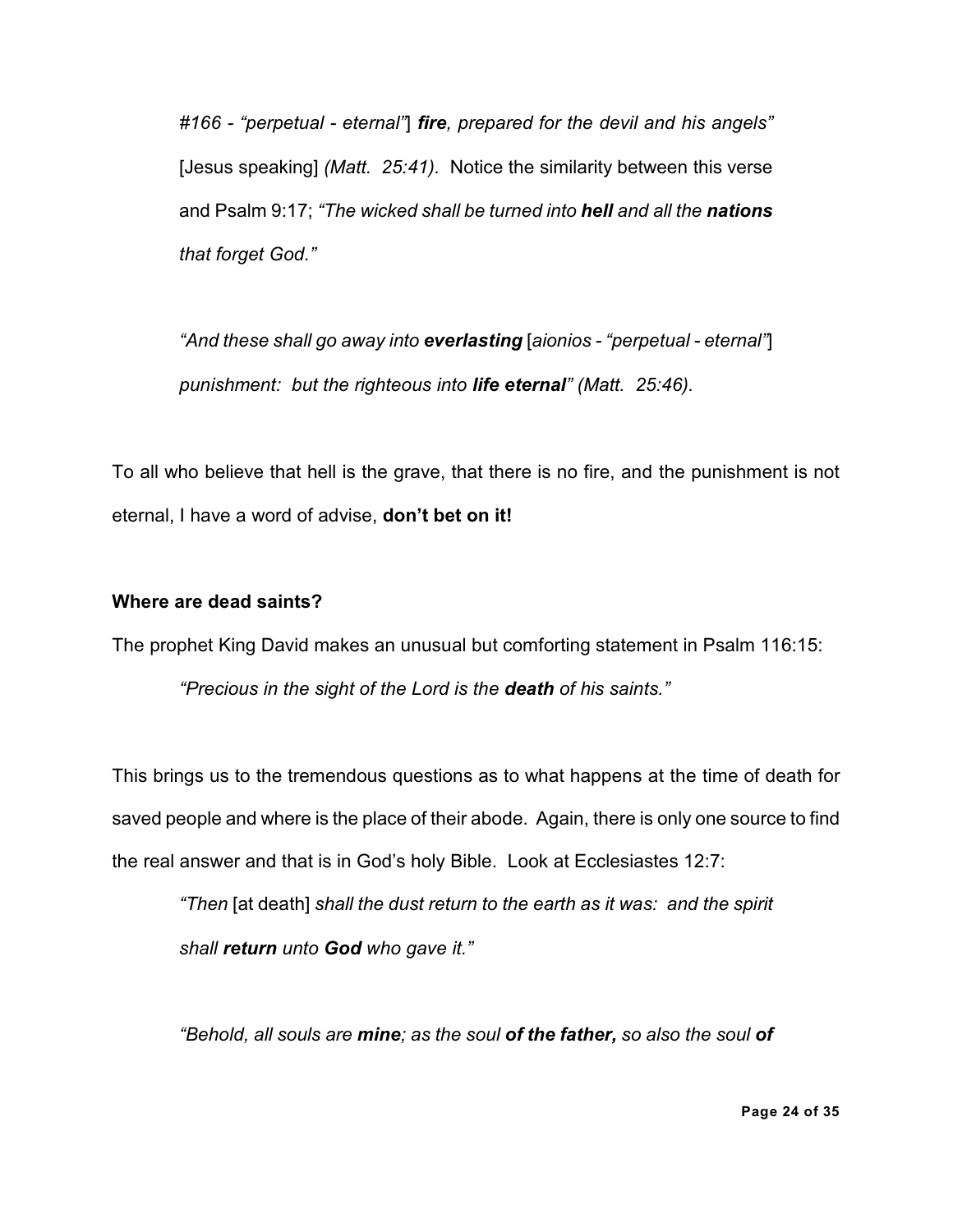*the son is mine: the soul that sinneth, it shall die" (Ezek. 18:4).*

So at the time of death the *spirit* or *soul* of man returns *"unto God who gave it,"* and is then assigned to one of two places, a temporary place of torment or a temporary place of comfort. In the Old Testament both compartments were located in the *"heart of the earth"* (sheol). According to the lesson Jesus gave in Luke chapter sixteen concerning the rich man and Lazarus, these two places were separated by an unpassable *"gulf" (Luke 16:26).* We are not told the name of the place of *"torments"* but Jesus said that after the rich man *"died and was buried"* [his body], in his spirit *"in hell he lifted up his eyes"* and could **see, hear, talk, feel** and **remember.**

According to Jesus *"the beggar died, and was carried* [his spirit or soul, not his body] *by the angels into Abraham's bosom" (v. 22).* Before Jesus' resurrection and ascension, *"leading a multitude of captives in his train,"* Abraham's bosom was also called *Paradise*. Notice Jesus' words to the repentant thief on the cross:

*"Verily* [truly] *I say unto thee, Today shalt thou be with me in paradise" (Luke 23:43).*

Jesus and the thief both died that day before sundown but they were not buried together. Jesus was buried in Joseph's tomb and the thief was buried in the *"potter's field."* But trust Jesus, they both awoke that day in *spirit,* together, *"in paradise."* When Jesus ascended to heaven some forty-three days later with his *"multitude of captives,"* Paradise was moved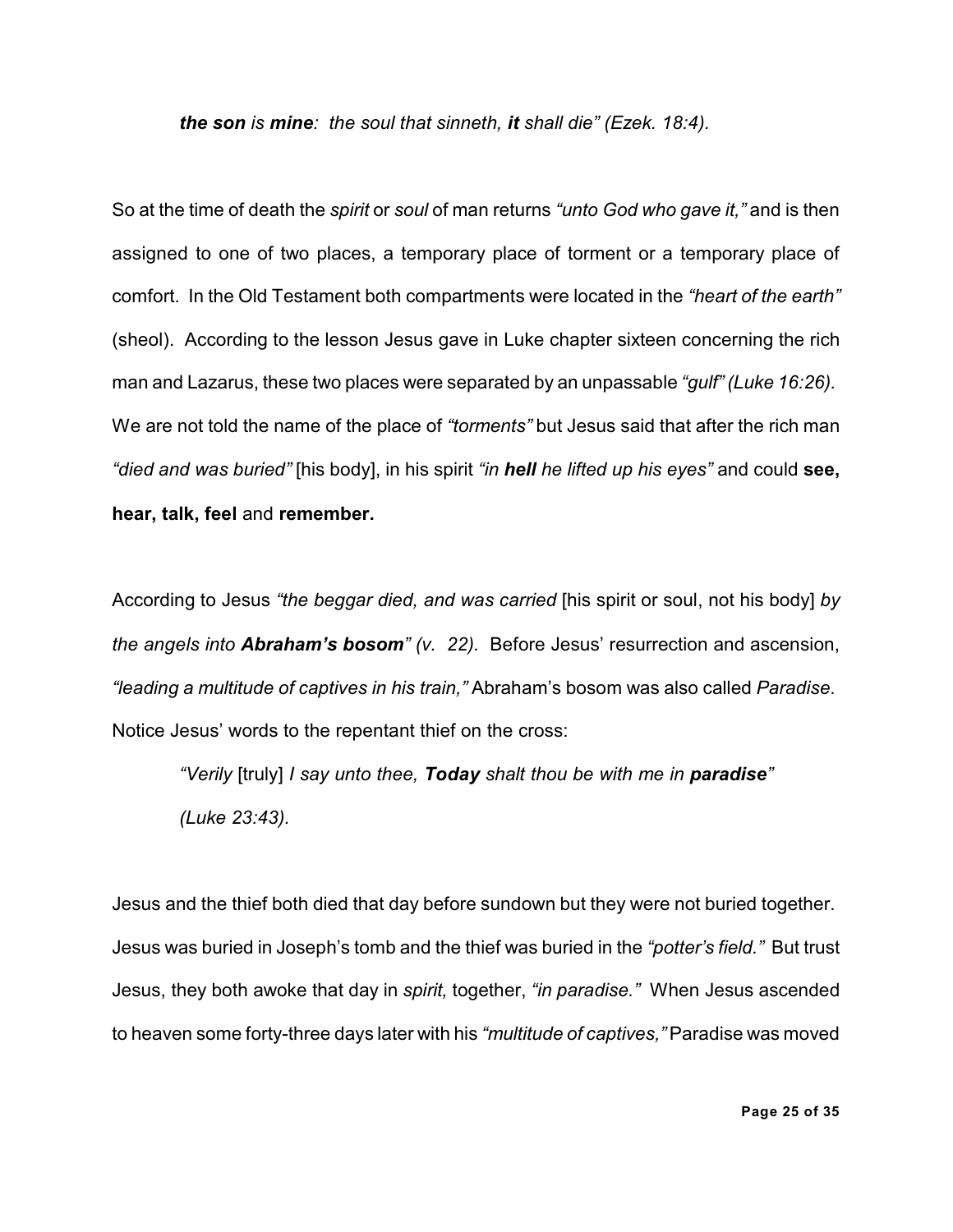to the *"third heaven,"* the place of God's throne. Notice II Corinthians 12:2-4: *"...whether in the body, I cannot tell; or whether out of the body, I cannot tell...caught up to the third heaven...caught up into paradise, and heard unspeakable words..."* [the apostle Paul speaking].

If we study closely the teachings of Paul we will see that he did not believe man to be just a breathing body, a living, breathing organism, but rather a *spirit being,* housed by a body. Notice his clear statements in II Corinthians chapter five.

*"For we know that, if our earthly house* [body] *of this tabernacle were dissolved* [killed - - destroyed]*, we have a building* [body - - structure] *of God, a house not made with hands, eternal in the heavens. For in this* [body - house - tabernacle] *we groan, earnestly desiring to be clothed upon with our house* [glorified body] *which is from heaven. If so be that being clothed we shall not be found naked* [a spirit without a body]. *For we that are in this tabernacle* [body] *do groan* [suffer], *being burdened: not for that we would be unclothed, but clothed upon, that mortality* [our mortal bodies] *might be swallowed up of life" (II Cor. 5:1-4).*

Paul continues:

*"Therefore we are always confident, knowing that, while we are at home in the body, we are absent from the Lord: (For we walk by faith, not by sight:) We are confident, I say, and willing rather to be absent from the*

**Page 26 of 35**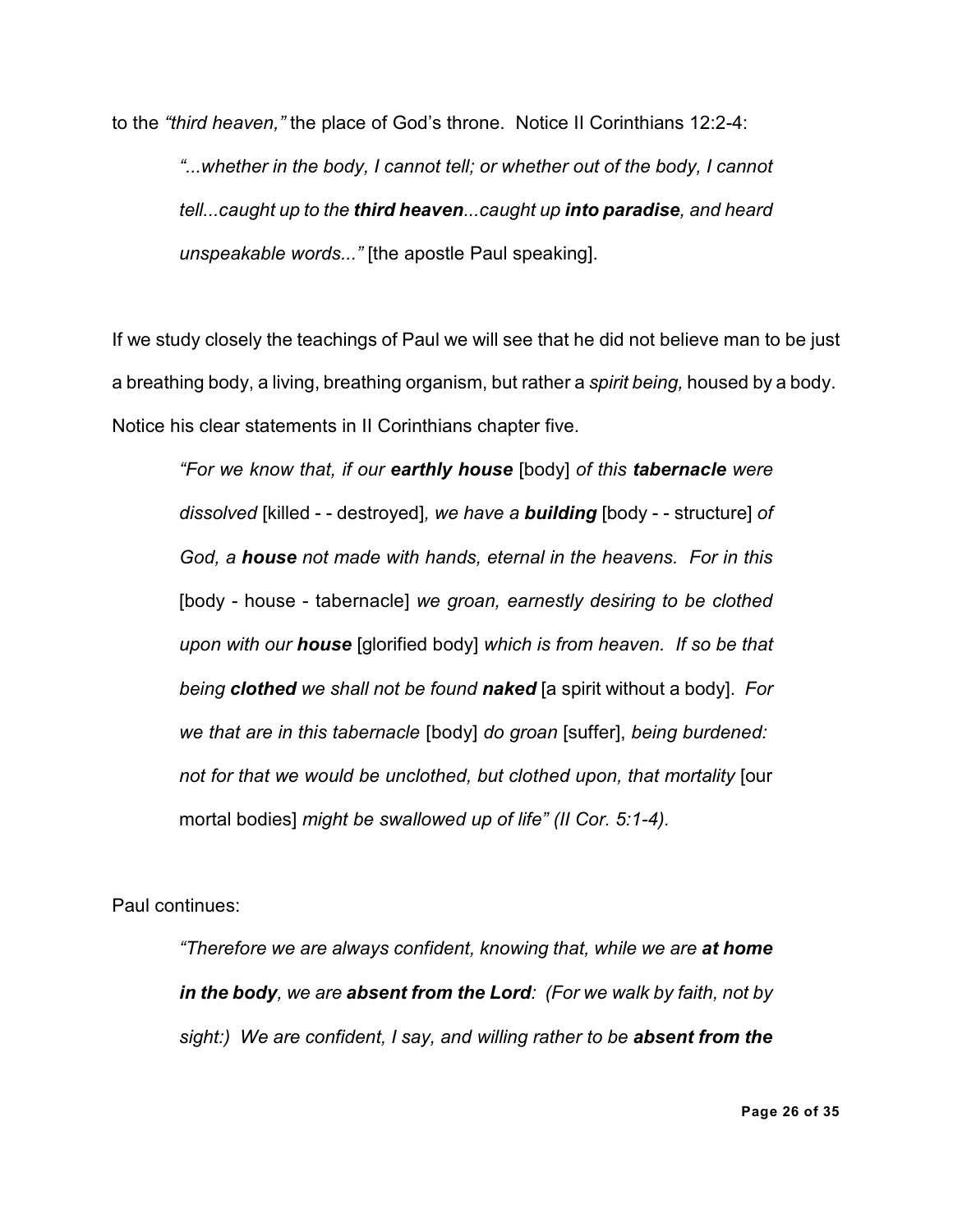*body, and to be present with the Lord" (II Cor. 5:6-8).* Question. What is so hard to understand about that? Did you learn as a child what it meant to be **absent** from school? You simply were not there! *"...absent from the body, and to be present with the Lord."* And there is more!

*"Wherefore we labor, that, whether present or absent* [*"from the body"* previous verse, same subject]*, we may be accepted of him. For we must all appear before the judgement seat of Christ; that everyone may receive* [reward for] *the things done in his body, according to that he hath done, whether it be good or bad. Knowing therefore the terror of the Lord, we persuade men" (II Cor. 5:9-11).*

Paul's use of the word *"tabernacle"* in verses one and four above, tells us much regarding his view that the body is the dwelling of our inner man, the soul or spirit. This is the Greek word *"skenoma" (Strong's #4638)* and it means *"an encampment."* Paul is remembering the Old Testament *tabernacle*, which was God's **temporary residence** in the wilderness, and is using it as a type of the mortal body being the temporary residence of the soul. *Strong's* says*,* a further meaning of *"skenoma"* is *"the body (as a tenement for the soul)."*

#### **WRITE ON "INWARD MAN...OUTWARD MAN."**

The apostle Peter believed exactly as Paul did regarding this important truth. Consider his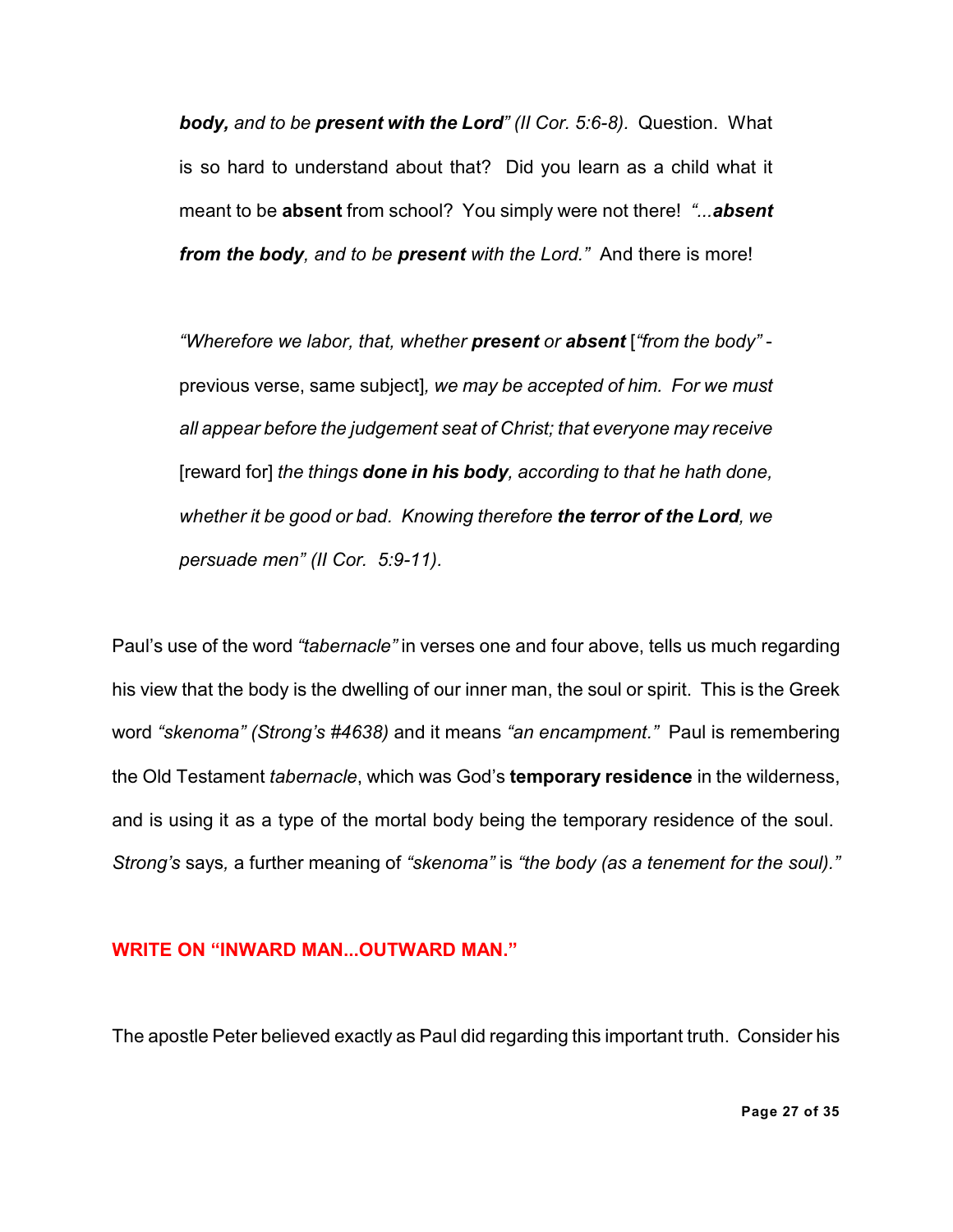statements in II Peter 1:13-15.

*"Yea, I think it meet* [fitting], *as long as I am in this tabernacle, to stir you up by putting you in remembrance; Knowing that shortly I must put off this tabernacle, even as our Lord Jesus Christ hath showed me* [Jesus had predicted Peter's death in John 21:18-19]. *Moreover I will endeavor that ye may be able after my decease* [i.e. *"my death when I put off my tabernacle"*] *to have these things always in remembrance."*

#### **Paul's unusual decision**

Perhaps because of the great amount of suffering that he had endured for Christ, Paul was given a most unusual opportunity. He had the privilege to decide whether he would live or die. Please note that his choice was not whether he should live to keep on ministering, **or** whether to die and have his total being lay in the grave for 1900 years. Rather, his choice was whether to *"live,"* **or** whether *"to depart, and to be with Christ, which is far better."* He says in Philippians chapter one:

"...so now also Christ shall be magnified in my body, whether it be by **life**, *or by death. For me to live is Christ, and to die is gain. But if I live in the flesh, this is the fruit of my labor: yet what I shall choose I wot* [know] *not. For I am in a strait* [difficult place] *betwixt two, having a desire to depart, and to be with Christ; which is far better: Nevertheless to abide in the flesh is more needful for you. And having this confidence, I know that I shall abide and continue with you..." (Phil. 1:20-25).*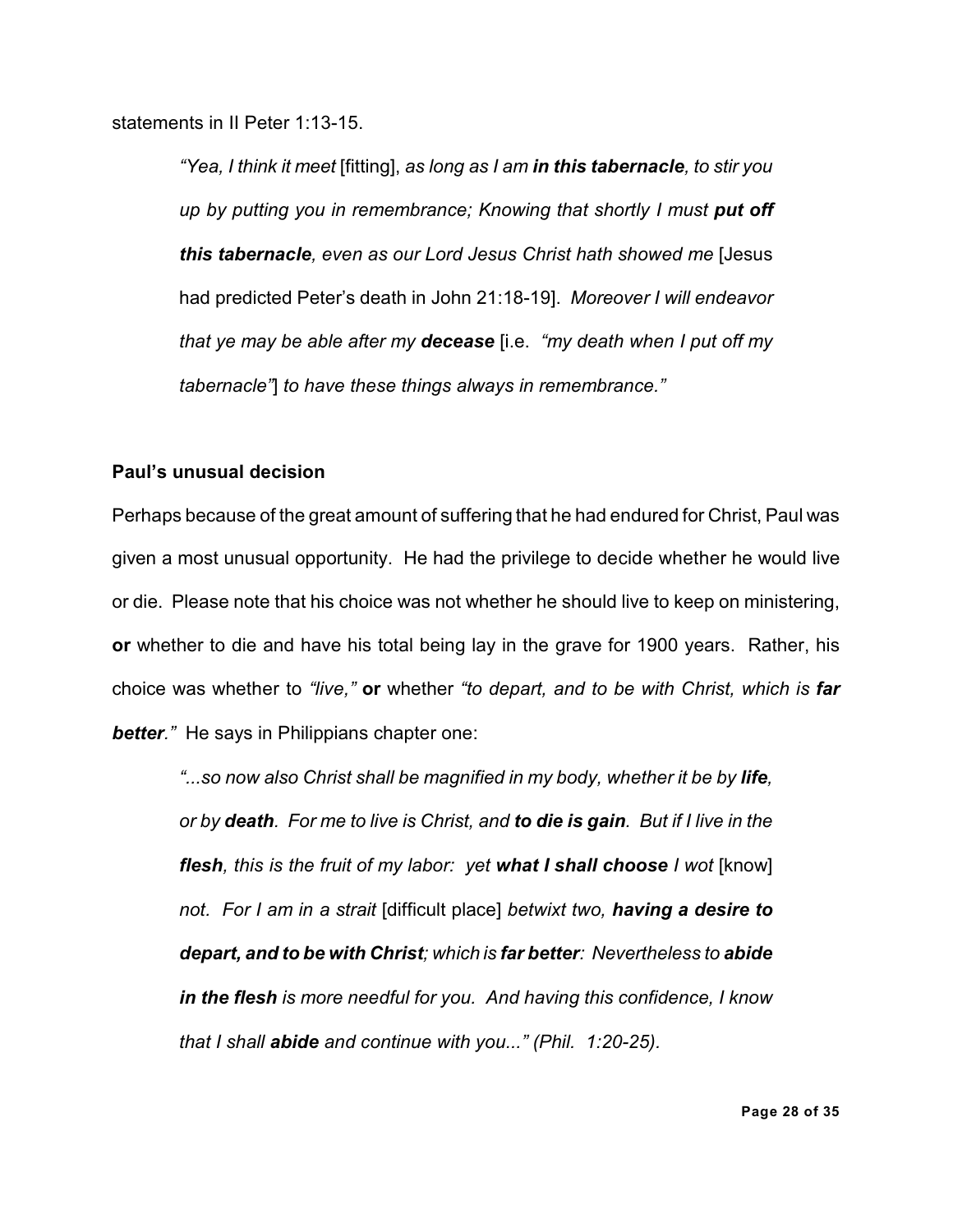We know that Paul did die not long afterward and he **departed** *"to be with Christ."* This great Apostle used the words *"depart," "departing,"* and *"departure"* numerous times in his writings and he for sure knew their meanings. The root meaning of *"depart"* is *"to divide, separate"* (into parts), with the further meanings of 1. *"To go away from; leave,"* or 2. *"To set out; start."* Notice Paul's statements:

*"For I know this, that after my departing shall grievous wolves enter in..." (Acts 20:29).*

*"For I am now ready to be offered* [killed], *and the time of my departure is at hand" (II Tim. 4:6).*

Paul knew the word *"death"* and used it many times as well, but in these verses he looks beyond the *death* of his body to the *departure* of his soul *"to be with Christ."* Yes, Paul saw death as *"sleep,"* but only as sleep for the body, however for the soul there awaited a *"departure."* For further proof look at I Thessalonians 4:14.

*"For if we believe that Jesus died and rose again, even so them also which sleep in Jesus will God bring with him."*

Notice carefully, God will bring the sleeping saints back to earth with Jesus. Look at this verse in the *New International Version*.

*"We believe that Jesus died and rose again and so we believe that God*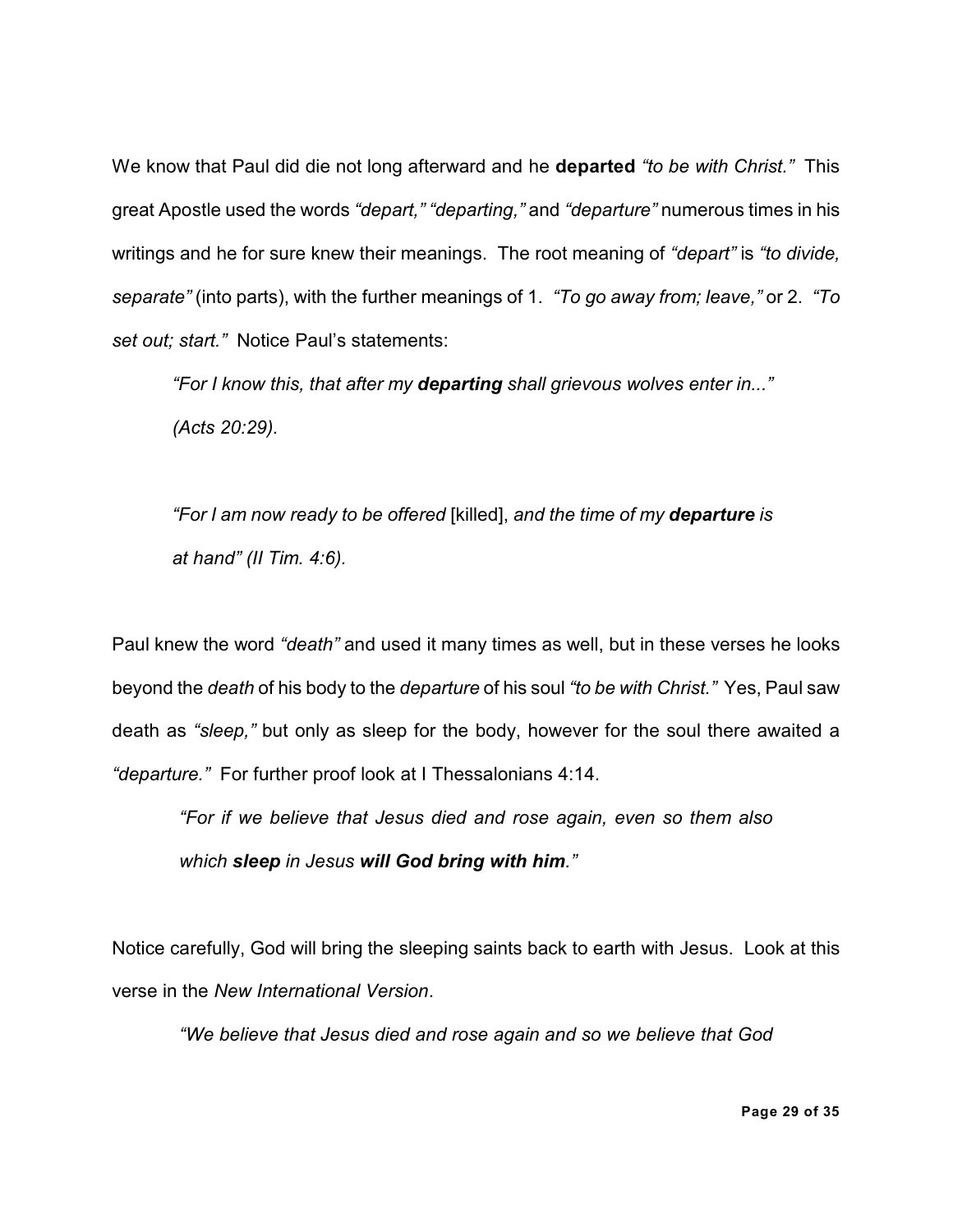*will bring with Jesus those who have fallen asleep in him" (I Thess. 4:14 NIV).*

The *God's Word* translation makes it even clearer:

*"We believe that Jesus died and came back to life. We also believe that, through Jesus, God will bring back those who have died. They will come back with Jesus" (I Thess. 4:14 - God's Word).*

Jude, the half brother of Jesus believed exactly as Jesus, Peter, and Paul did concerning the whereabouts of the dead in Christ. He pictured the return of our Lord to planet Earth in Jude verse 14 thus:

*"Behold, the Lord cometh with ten thousands of his saints, To execute judgement upon all..."*

Jude tells us that this prophecy goes all the way back to Enoch *"the seventh from Adam,"* so this view has been held by people of God for a mighty long time. Note. Enoch predated Plato by many centuries.

# **Does the Bible picture dead saints in heaven?**

Those who teach that when a person dies the entirety of their being [soul, spirit, breath?] sleeps in the grave until resurrection day at the coming of Christ, certainly have a problem with what John saw in Revelation 6:9-11.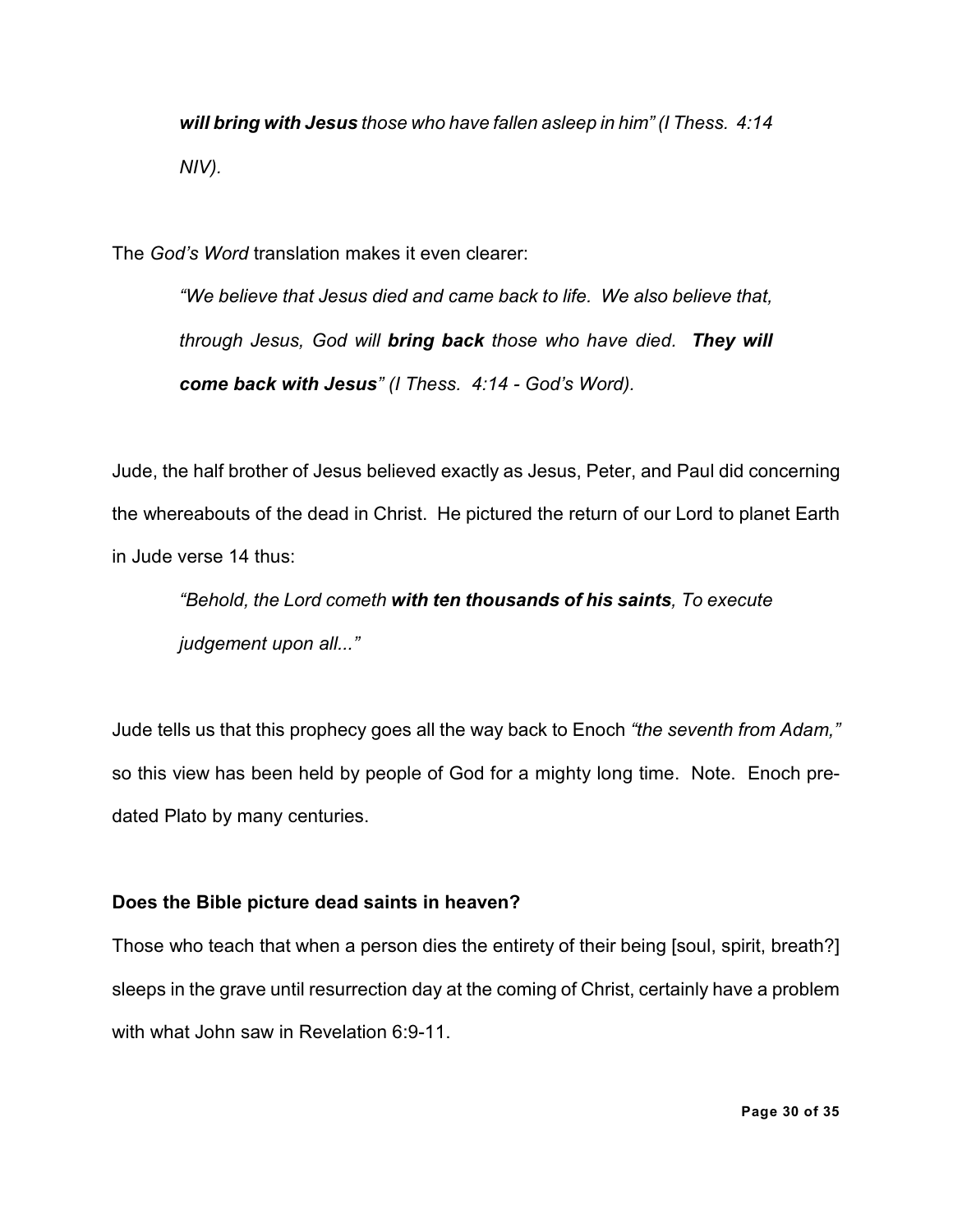*"And when he had opened the fifth seal, I saw under the altar the souls of them that were slain for the word of God, and the testimony which they held: And they cried with a loud voice, saying, How long, O Lord, holy and true, dost thou not judge them that dwell on the earth? And white robes were given unto every one of them; and it was said unto them, that they should rest yet for a little season, until their fellow servants also and their brethren, that should be killed as they were, should be fulfilled."*

The first question that arises upon reading the above verses is, where is this altar that John saw (*"I saw under the altar")*? Consider. There are seven references to *this "altar"* in the book of Revelation and it **always** refers to the golden altar that is before the throne of God in heaven. Notice these references.

*"And another angel came and stood at the altar...that he should offer it* [incense] *with the prayers of all saints upon the golden altar which was before the throne. And the smoke of the incense...ascended up before God out of the angel's hand" (Rev. 8:3-4).*

*"And the sixth angel sounded, and I heard a voice from the four horns of the golden altar which is before God" (Rev. 9:13).*

*"And another angel came out of the temple which is in heaven, he also having a sharp sickle. And another angel came out from the altar, which*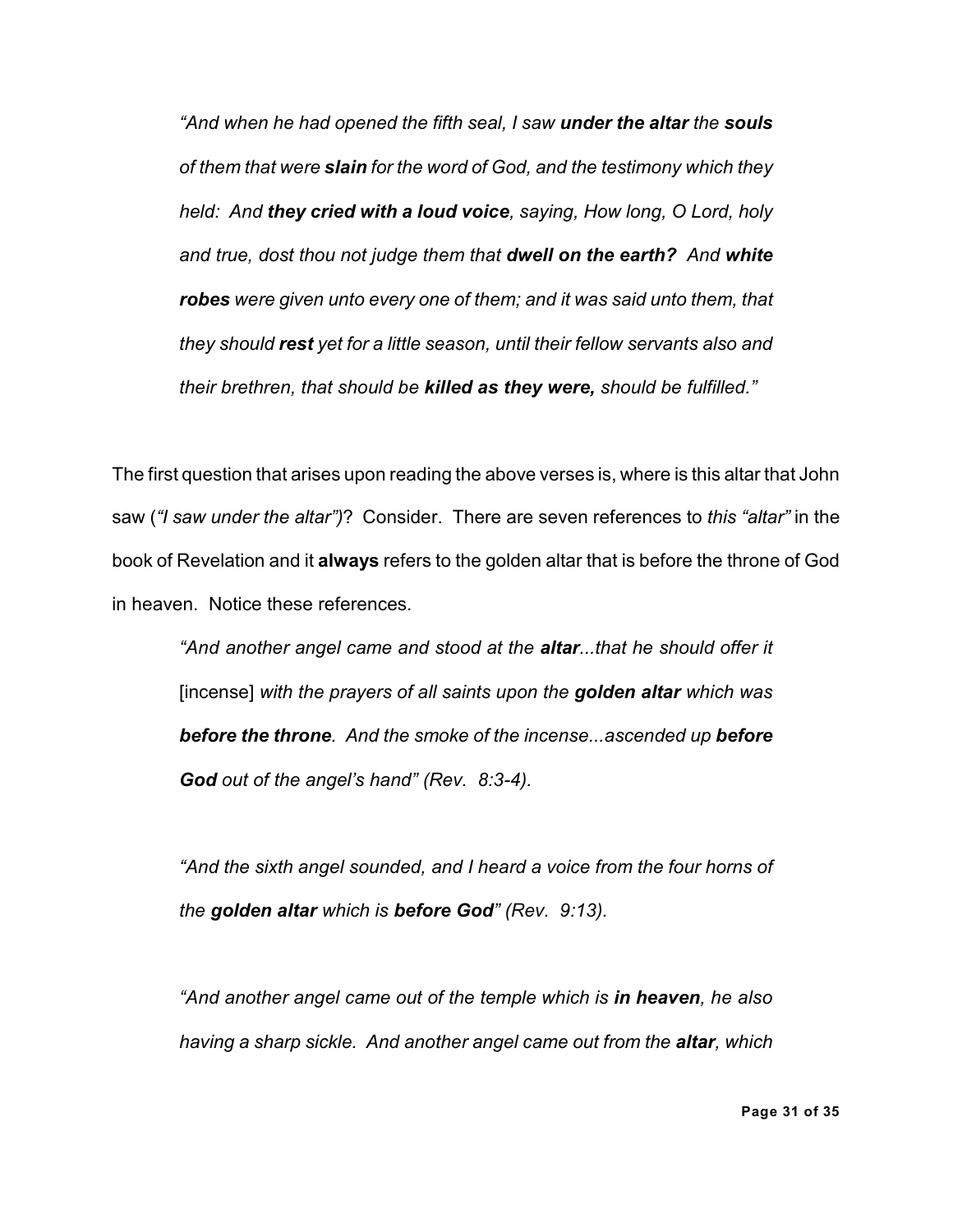*had power..." (Rev. 14:17-18).*

*"And I heard another out of the altar say, Even so, Lord God Almighty, true and righteous are thy judgements" (Rev. 16:7).*

There can be no doubt that this **altar** that John saw in Revelation 6:9 is the *true altar* in heaven. Now let us establish other facts from this account.

- These were *"souls"* under the altar crying out to be avenged. This is not *blood* crying out to be avenged like the blood of Abel crying to God *(Gen. 4:10).* These were **souls** crying out, *"judge and avenge our blood" (Rev. 6:10).*
- These were **souls** of the **dead**, as they had been *"slain" (v. 9) "killed" (v. 11).*
- *•* Like the rich man who died that Jesus told of in Luke 16:24, these dead could speak. *"And they cried with a loud voice, saying,..." (Rev. 6:19).*
- Like the rich man in hell, these dead saints in heaven could remember *earth. "...dost thou not judge and avenge our blood on them that dwell on the earth" (v. 10).*
- Like the rich man, they could hear. *"...and it was said unto them" (v. 11).*
- Unlike the rich man who was *"tormented,"* they had *"rest"!*

*"And white robes were given unto every one of them; and it was said unto them, that they should rest yet for a little season..." (v. 11).*

Compare this verse to Revelation 14:13:

*"And I heard a voice from heaven saying unto me, Write, Blessed are the*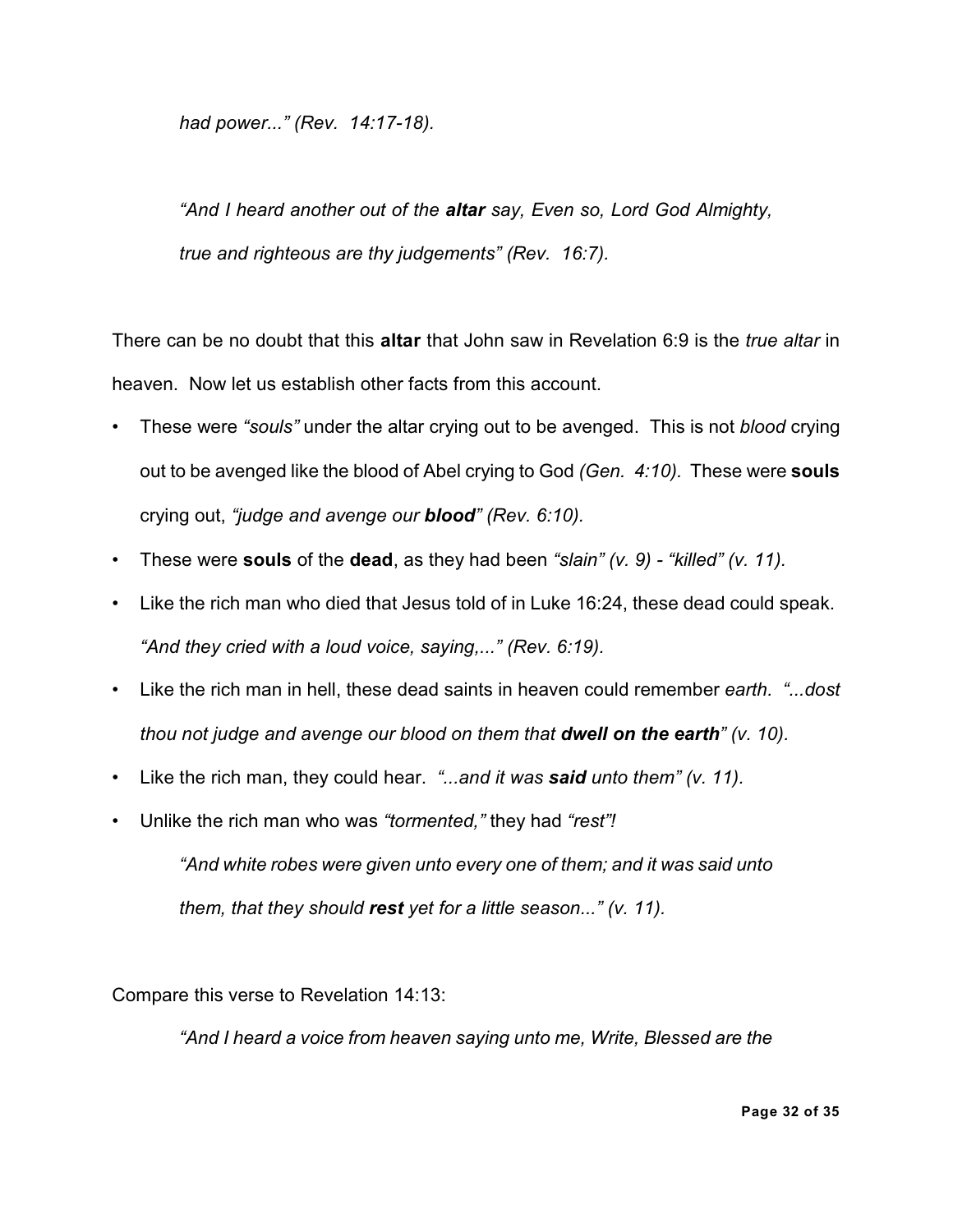*dead which die in the Lord from henceforth: Yea, saith the Spirit, that they may rest from their labors... ."* Rest, not in the grave, but in heaven with Christ. Remember: *"God will bring back those who have died. They will come back with Christ" (I Thess. 4:14 - God's Word* translation).

Great news! John saw these martyred *"souls"* again, and their circumstances had changed considerably!

*"...and I saw the souls of them that were beheaded for the witness of Jesus, and for the word of God...and they lived* [were resurrected] *and reigned with Christ a thousand years" (Rev. 20:4).*

#### **Jesus' lesson to the Sadducees**

One group of religious people that Jesus encountered during his earthly ministry, and one that his message antagonized, was the small but powerful sect of the Sadducees. Their doctrine was strange in two main areas, (1) they denied the existence of angels or spirits, and (2) they denied the resurrection and a future life. It has been said that their denial of the latter was why they were Sad-you-see. Since Jesus and his disciples after him taught both the existence of angels and a future resurrection, the Bible records many of their conflicts with the Sadducees.

Luke 20:27-38 tells of an interesting encounter between Jesus and these sad people.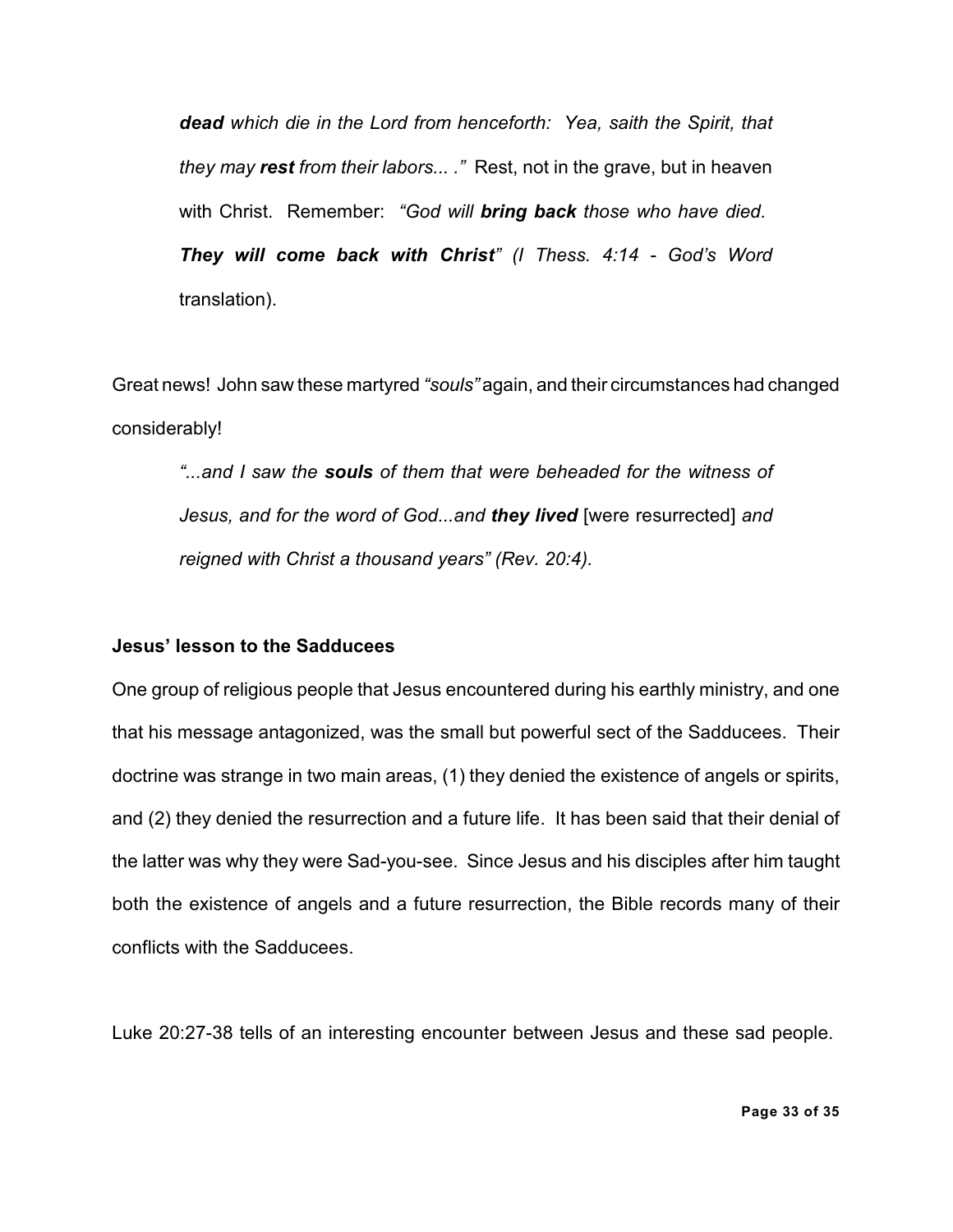Jesus with his wisdom had just silenced the chief priests and scribes when the Sadducees came to try their hand again at stumping him. They had made up a story about a woman who had been married to seven different men and ended it with this question:

*"Therefore in the resurrection whose wife of them is she? For seven had her to wife" (v. 33).*

As always, Jesus had the answer.

*"...they which shall be accounted worthy to obtain that world, and the resurrection from the dead, neither marry, nor are given in marriage: Neither can they die any more: for they are equal unto the angels; and are the children of God..." (Luke 20:35-36).*

But Jesus did not stop there, as he had proof from their own Scriptures regarding the dead, and their future lives. Notice closely:

*"Now that the dead are raised, even Moses showed at the bush, when he called the Lord the God of Abraham, and the God of Isaac, and the God of Jacob" (v. 37).*

Jesus repeats the words written down by Moses, recording God's declaration of who He is at the burning bush. Then Jesus continues.

*"For he is not a God of the dead, but of the living: for all live unto him" (v. 38).*